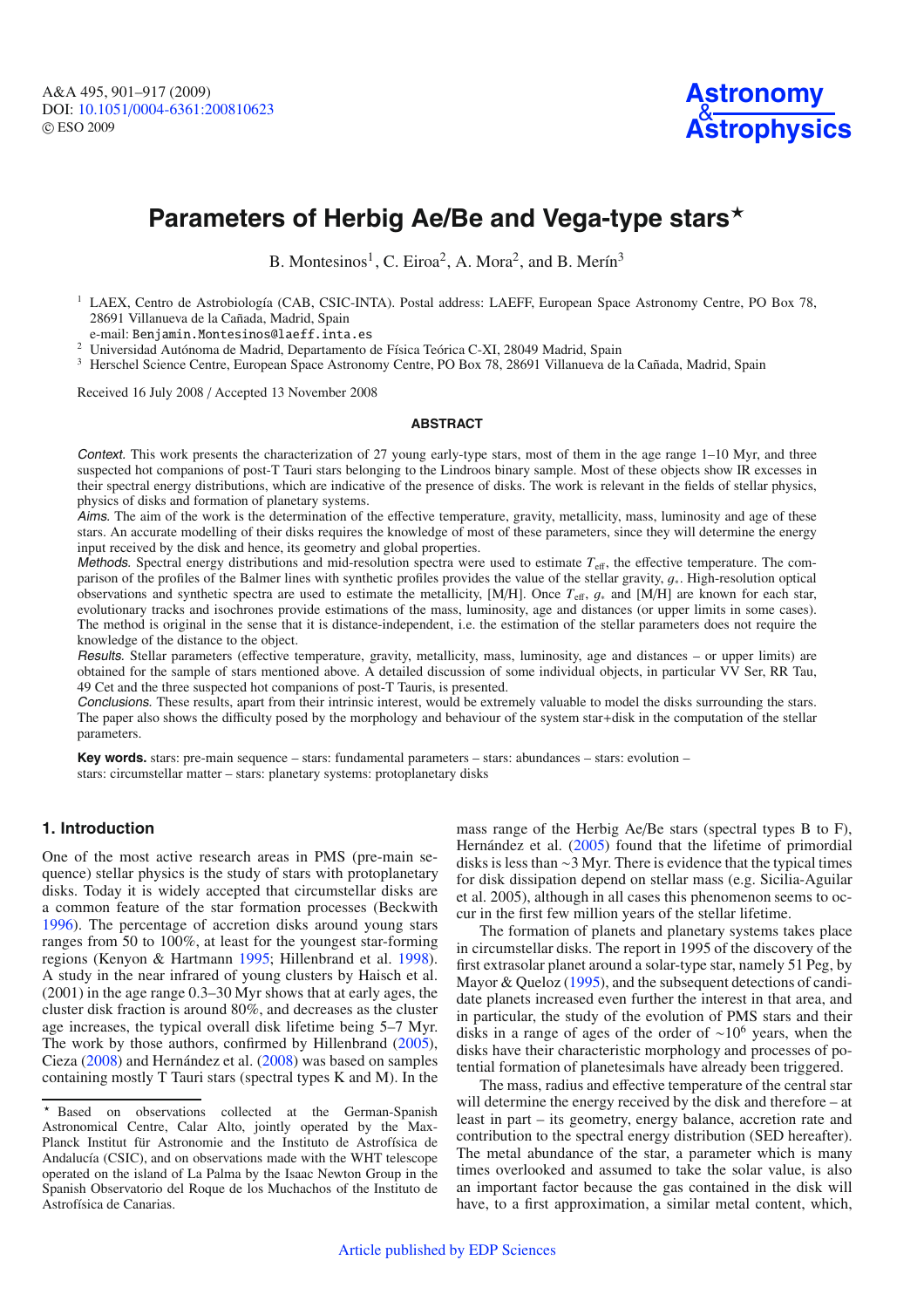in turn, will have an influence on its evolution and the potential formation of planets (see e.g. Wyatt et al. [2007,](#page-16-8) and references therein). In addition, the gas dominates the mass and dynamics of the disk (e.g. Hillenbrand 2008). The knowledge of the metallicity is also important to place the star in the appropriate set of evolutionary tracks to determine parameters such as mass, luminosity and age (Merín et al. [2004\)](#page-16-9). Therefore, in this context, the determination of parameters and properties of stars –i.e. what we call their "characterization"– in the critical age range of 1–10 Myr, is a necessary step to accurately model the disks.

Several works have aimed at a systematic determination of parameters of PMS and young MS stars (T Tauri, Herbig Ae/Be, Vega and A-shell) with disks. Dunkin et al. [\(1997a](#page-16-10),b) carried out a complete study of 14 Vega-type objects based on high-resolution spectroscopy. Kovalchuk & Pugach [\(1997\)](#page-16-11) determined the gravity for a sample of 19 Herbig Ae/Be stars. The spectral classification, projected rotational velocities and variability of 80 PMS and young MS stars were studied by Eiroa et al. [\(2001\)](#page-16-12), Eiroa et al. [\(2002\)](#page-16-13), Mora et al. [\(2001\)](#page-16-14) and Oudmaijer et al. [\(2001\)](#page-16-15). Hernández et al. (2004) carried out an analysis of 75 Herbig Ae/Be stars, deriving spectral types and studying the properties of the extinction caused by the environment of these objects. Acke & Waelkens [\(2004\)](#page-16-16) presented an abundance study of 24 Herbig Ae/Be and Vega-type stars searching for the  $\lambda$  Bootis phenomenon, and Guimarães et al. [\(2006\)](#page-16-17) determined stellar gravities and metal abundances for 12 Herbig Ae/Be stars. Manoj et al. [\(2006\)](#page-16-18) studied the evolution of the emission line activity for a sample of 45 Herbig Ae/Be stars and estimated masses, luminosities and ages for an enlarged sample of 91 objects of this type.

In this paper we present the results of the determination of effective temperatures, stellar gravities, metallicities, masses, luminosities, ages and distances for 30 young stars. In Sects. [2](#page-1-0) and [3](#page-1-1) we describe the sample of stars and the observations. Section [4](#page-2-0) describes how the stellar parameters were estimated. Sections [5](#page-5-0) and [6](#page-6-0) present the results and a detailed discussion. Finally, some comments are given in Sect. [7.](#page-14-0)

# <span id="page-1-0"></span>**2. The sample of stars**

In this work we study the properties of a sample of 30 earlytype objects, namely 19 Herbig Ae/Be (hereafter HAeBe), five Vega-type, three A-shell and three suspected hot companions of post-T Tauri stars (see Sect. [6.4](#page-10-0) to see why we add the qualifier "suspected" to these stars). In Table [1](#page-1-2) we list some properties of the stars. Column 1 gives the identification of the object, Col. 2 provides other identifications, when available, from the MWC, BD or HD catalogues; Col. 3, the type of star; Col. 4, the projected rotational velocity vsin *<sup>i</sup>* and Col. 5 indicates whether the star has emission in the H $\alpha$  line or not. Since the presence or absence of this emission is an indicator of activity, these data will be useful to discuss the evolutionary status of the objects. The stars were chosen from the EXPORT sample (Eiroa et al. 2000).

Apart from the intrinsic interest of the objects, one of the peculiarities of analysing these kinds of early-type objects is that the determination of gravities, as we will see in Sect. [4.2,](#page-3-0) is feasible due to the fact that, for stars with  $T_{\text{eff}}$  above approximately 7500 K, the shapes of the profiles of the Balmer lines have a strong dependence on stellar gravity. Provided that an estimation of  $T_{\text{eff}}$  is available,  $\log g_*$  can be derived and a determination of other stellar parameters performed.

The stars HR 26 A, HR 4757 A and HR 5422 A are the hot components of three binary systems whose cool star is a

<span id="page-1-2"></span>**Table 1.** The sample of stars.

| Star           | Other ID                    | Type of star | $v \sin i$ (km s <sup>-1</sup> ) | $H\alpha$   |
|----------------|-----------------------------|--------------|----------------------------------|-------------|
| HD 31648       | $\overline{\text{MWC 480}}$ | HAeBe        | $102 \pm 5$                      | Y           |
| HD 58647       | BD-13 2008                  | HAeBe        | $118 \pm 4$                      | Y           |
| HD 150193      | <b>MWC 863</b>              | HAeBe        |                                  | Y           |
| HD 163296      | <b>MWC 275</b>              | HAeBe        | $133 \pm 6$                      | Y           |
| HD 179218      | <b>MWC 614</b>              | HAeBe        |                                  | Y           |
| HD 190073      | <b>MWC 325</b>              | HAeBe        |                                  | Y           |
| <b>HR 10</b>   | HD 256                      | Ash          | $294 \pm 9$                      | $\mathbf N$ |
| <b>HR 26 A</b> | <b>HD 560 A</b>             | <b>HPTT</b>  |                                  | N           |
| HR 2174        | HD 4211                     | Vega         | $252 \pm 7$                      | N           |
| HR 4757 A      | HD 108767 A                 | <b>HPTT</b>  | $239 \pm 7$                      | N           |
| HR 5422 A      | HD 127304 A                 | <b>HPTT</b>  | $7.4 \pm 0.3$                    | N           |
| HR 9043        | HD 223884                   | Vega         | $205 \pm 18$                     | N           |
| AS 442         |                             | HAeBe        |                                  | Y           |
| BD+31 643      | HD 281159                   | Vega         | $162 \pm 13$                     | N           |
| $\lambda$ Boo  | HD 125162                   | Vega         | $129 \pm 7$                      | $\mathbf N$ |
| VX Cas         |                             | HAeBe        | $179 \pm 18$                     | Y           |
| SV Cep         | BD+72 1031                  | HAeBe        | $206 \pm 13$                     | Y           |
| 49 Cet         | HD 9672                     | Vega         | $186 \pm 4$                      | N           |
| 24 CVn         | HD 118232                   | Ash          | $173 \pm 4$                      | N           |
| 51 Oph         | HD 158643                   | HAeBe        | $256 \pm 11$                     | Y           |
| T Ori          | BD-05 1329                  | HAeBe        | $175 \pm 14$                     | Y           |
| BF Ori         | BD-06 1259                  | HAeBe        | $37 \pm 2$                       | Y           |
| UX Ori         | HD 293782                   | HAeBe        | $215 \pm 15$                     | Y           |
| V346 Ori       | HD 287841                   | HAeBe        |                                  | Y           |
| V350 Ori       |                             | HAeBe        |                                  | Y           |
| XY Per         | HD 275877                   | HAeBe        | $217 \pm 13$                     | Y           |
| VV Ser         |                             | HAeBe        | $229 \pm 9$                      | Y           |
| 17 Sex         | HD 88195                    | Ash          | $259 \pm 13$                     | N           |
| RR Tau         | BD+26 887a                  | HAeBe        | $225 \pm 35$                     | Y           |
| WW Vul         | HD 344361                   | HAeBe        | $220 \pm 22$                     | Y           |

Notes to Table [1:](#page-1-2) Column 3: HAeBe (Herbig Ae/Be), HPTT (hot companion of a post-T Tauri star) and Ash (A-shell star). The data for vsin *<sup>i</sup>* are from Mora et al. [\(2001\)](#page-16-14). Slight refinements to the results for SV Cep  $(225 \text{ km s}^{-1})$ , XY Per (200 km s<sup>-1</sup>) and WW Vul (210 km s<sup>-1</sup>) were pre-sented by Mora et al. [\(2004\)](#page-16-19). A blank in Col. 4 means that the star was not observed with high resolution, furthermore the determination of this parameter was not feasible and its value has not been found elsewhere.

post-T Tauri object. The systems belong to the so-called Lindroos binary sample (Lindroos [1985\)](#page-16-20). We will discuss their evolutionary status and their physical link with the corresponding cool stars in Sect. [6.4.](#page-10-0)

## <span id="page-1-1"></span>**3. The observations**

Two sets of observations have been used in this work. Intermediate resolution, high signal-to-noise spectra in the range 3700–6200 Å were obtained for all the stars with CAFOS (Calar Alto Faint Object Spectrograph) on the 2.2-m telescope at Calar Alto Observatory (CAHA, Almería, Spain). The observations were taken in two campaigns, 28 October–2 November 2004 and 1–4 April 2005. The motivation was to obtain high quality Balmer line profiles, in particular  $H\beta$ ,  $H\gamma$  and  $H\delta$ , in order to estimate the stellar gravities (see Sect. [4.2\)](#page-3-0). CAFOS was equipped with a CCD SITe detector of  $2048 \times 2048$  pixels (pixel size 24  $\mu$ m) and the grism Blue-100, centered at 4238 Å, giving a linear dispersion of ∼88 Å/mm (2 Å/pixel), which is equivalent to a resolving power of ~2500. A slit width of 130  $μ$ m was used, corresponding to 1.5 arcsec projected on the sky. The usual bias,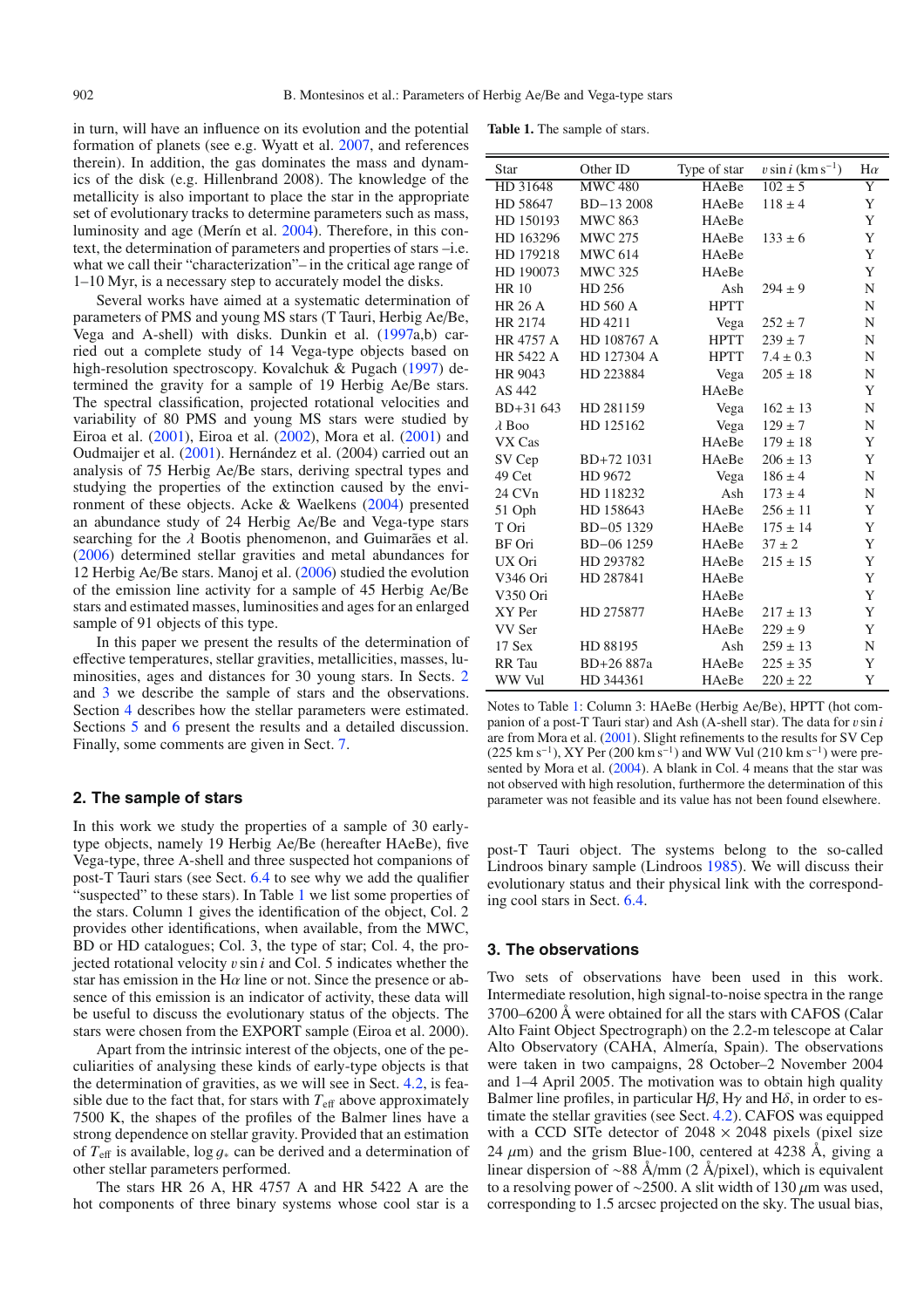SED fitting:  $T_{\text{eff}}$ 

dark and dome flat-field frames were taken each night. Standard procedures were used to process the data. The nominal positions of the Balmer lines were used to self-calibrate the spectra in wavelength; a second-order polynomial wavelength-pixel was used. The widths of the lines of the calibration Hg-He-Rb lamps were used to obtain the width of the instrumental profile of the spectrograph for each night.

High-resolution echelle spectra were used in the computation of the metallicities (Sect. [4.3\)](#page-3-1). These spectra were taken during the four EXPORT campaigns in 1998 and 1999 with the Utrech Echelle Spectrograph (UES) on the 4.2-m William Herschel Telescope (WHT) at the Observatorio del Roque de los Muchachos (La Palma, Spain). UES was set up to provide a wavelength coverage between 3800 and 5900 Å. The spectra were dispersed into 59 echelle orders with a resolving power of 48 000. The slit width was set to 1.15 arcsec projected on the sky. Details of the observing runs and the reduction of the UES observations can be found in Mora et al. [\(2001\)](#page-16-14).

# <span id="page-2-0"></span>**4. The computation of the stellar parameters**

Figure [1](#page-2-1) shows a sketch of the whole procedure we follow to compute the stellar parameters. In the next paragraphs of this Section we describe in detail every step.

#### <span id="page-2-3"></span>4.1. The effective temperature

The effective temperature is the first quantity needed to start the computation of the whole set of parameters. The procedure to estimate  $T_{\text{eff}}$  followed in this work and also by Merín [\(2004\)](#page-16-21) consists of a comparison of the observed spectral energy distribution, more precisely of its photospheric part (see Sect. [6.1](#page-6-1) for a discussion on this), with a grid of low-resolution synthetic spectra (Kurucz [1993\)](#page-16-22), with different effective tempera $tures<sup>1</sup>$  and reddened with a range of extinctions, typically from  $E(B - V) = 0.1$  to 1.2, in those cases when no solution with the original models was found. The total-to-selective extinction *RV* used is 3.1 although some studies (e.g. Hernández et al. [2004\)](#page-16-23) suggest that a higher value ( $R_V \sim 5$ ) could be more appropriate to model the extinction caused by the environment of HAeBe stars. We will discuss this choice in Sect. [6.4.](#page-10-0) The synthetic spectra were normalized to the observed SED and the best fits were chosen after a careful comparison and assessment of each case.

<span id="page-2-2"></span>In some cases a degeneracy appeared, i.e. two or more synthetic spectra fit the observed SED reasonably well, therefore additional information (e.g. the best fit between the observed and synthetic Balmer profiles) had to be used to break it and choose the correct solution. In Sect. [6.4](#page-10-0) we show how to solve this and other problems found at this first step for some of the objects, in particular the very complex cases of VV Ser and RR Tau. The degeneracy cannot be broken using the intrinsic photometric colours of standard stars compared with those of the target stars: two synthetic spectra corresponding to two different sets of values ( $T_{\text{eff}}$ ,  $g_*$ ) can fit the observed photometric points for two different values of *E*(*B*−*V*), both of them being consistent with the intrinsic colours of stars of each spectral type reddened to match the observed colours.

The SEDs are built from simultaneous optical and nearinfrared (near-IR) photometry obtained in 1998 and 1999 (Eiroa et al. [2001;](#page-16-12) Oudmaijer et al. [2001\)](#page-16-15). Simultaneity of the observations is a key point at this step, since for highly variable objects,

 $[M/H]_1 = 0.0$ Synthetic Balmer  $CAFOS/2.2$ profiles \* PSF Balmer profiles  $g_*$ Kurucz synthetic UES/WHT models \* v sin i for  $(T_{eff}, g_*)$  and High-res spectra a grid of  $[M/H]$ 's  $[M/H]_{2,3}$ If  $[M/H]_{i} \neq [M/H]_{i-1}$ Final set of  $T_{\text{eff}}$ ,  $g_{\ast}$ ,  $[M/H]$ The pair  $(T_{eff}, g_*)$ is introduced into a grid of evolutionary tracks with  $[M/H]$ Mass, age, luminosity and distance

<span id="page-2-1"></span>**[Fig. 1.](http://dexter.edpsciences.org/applet.php?DOI=10.1051/0004-6361:200810623&pdf_id=1)** A flow chart sketching the procedure we use to estimate the stellar parameters.

the use of photometry from different epochs could lead to wrong results. Among our data, the photometry corresponding to the maximum of the stellar brightness, i.e. obtained when the star is likely to be less obscured, is used in building the SED. We work here under the hypothesis that the obscuration is caused by the disk, and hence, that the brightest set of magnitudes in the optical and near-IR – up to the wavelength where the thermal emission from the disk starts – represents the stellar photosphere.

<sup>&</sup>lt;sup>1</sup> At this step, the value of the gravity of the synthetic models does not have any noticeable effect on the estimation of the effective temperature.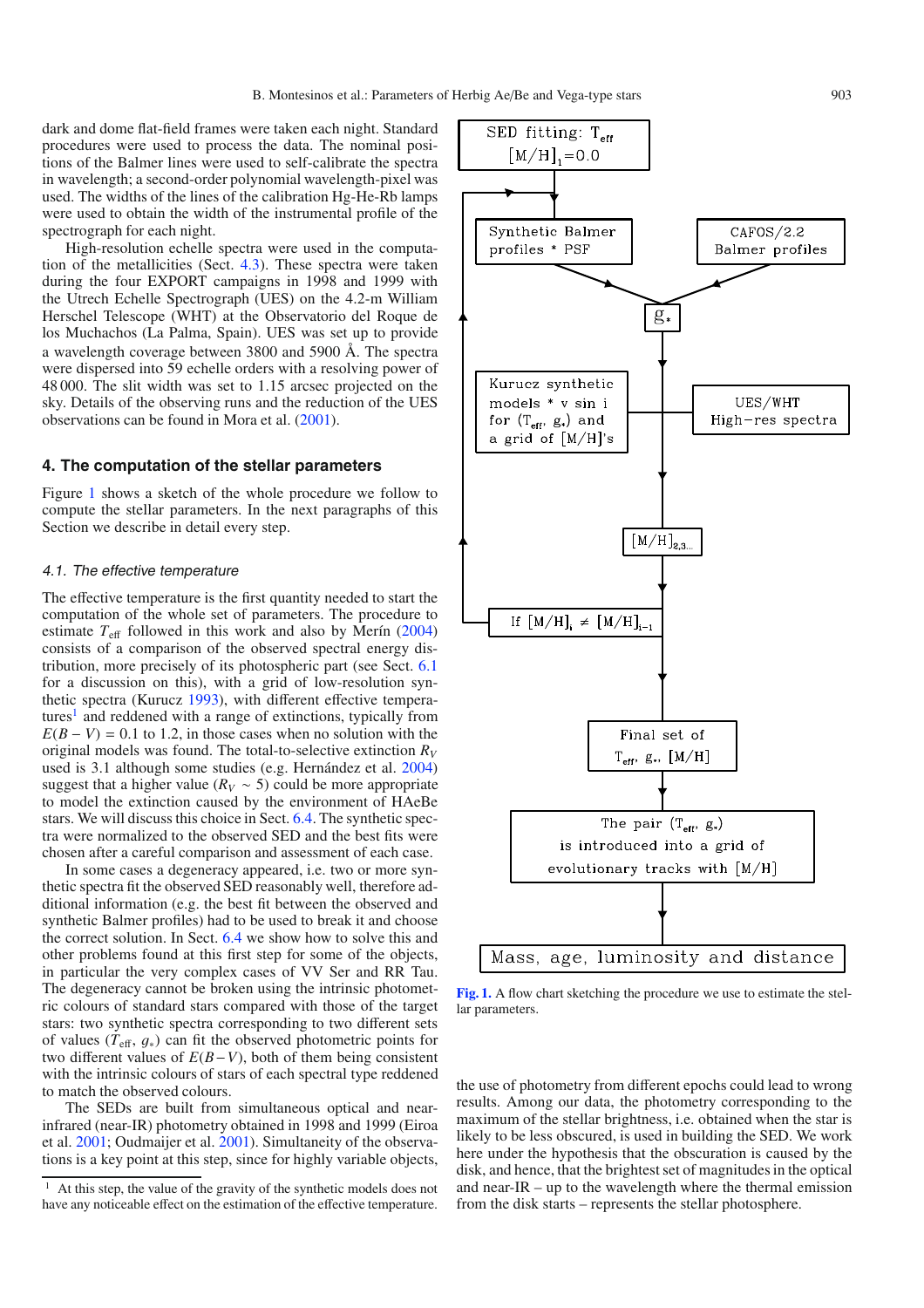<span id="page-3-2"></span>**Table 2.** Effective temperatures, gravities and metallicities.

| Star           |                   | $T_{\rm eff}$ (K)   | $\log g_*$      |                  |
|----------------|-------------------|---------------------|-----------------|------------------|
|                | HD 58647          | $10\,500^1$         | $3.33 \pm 0.05$ |                  |
|                | HD 150193         | 8970 <sup>1</sup>   | $3.99 \pm 0.12$ |                  |
|                | HD 179218         | 9500 <sup>1</sup>   | $3.91 \pm 0.07$ |                  |
|                | HD 190073         | 9500 <sup>1</sup>   | $3.37 \pm 0.08$ |                  |
| <b>HR 26 A</b> |                   | 11 400 <sup>2</sup> | $4.08 \pm 0.05$ |                  |
| AS 442         |                   | 11 0007             | $3.79 \pm 0.10$ |                  |
|                | BD+31 643         | $15\,400^1$         | $3.75 \pm 0.05$ |                  |
|                | V346 Ori          | 97507               | $3.96 \pm 0.11$ |                  |
|                | V350 Ori          | 89707               | $4.07 \pm 0.12$ |                  |
| <b>Star</b>    | $T_{\rm eff}$ (K) | $\log g_*$          |                 | [M/H]            |
| HD 31648       | 82507             | $4.00 \pm 0.20$     |                 | $0.00 \pm 0.05$  |
| HD 163296      | $9250^{7}$        | $4.07 \pm 0.09$     |                 | $+0.20 \pm 0.10$ |
| <b>HR 10</b>   | 97507             | $3.72 \pm 0.10$     |                 | $+0.20:$         |
| HR 2174        | 89701             | $3.08 \pm 0.12$     |                 | $0.00 \pm 0.10$  |
| HR 4757 A      | $10\,400^{2,7}$   | $4.06 \pm 0.05$     |                 | $+0.10 \pm 0.10$ |
| HR 5422 A      | 10 2507           | $4.08 \pm 0.06$     |                 | $+0.20 \pm 0.10$ |
| HR 9043        | 7570 <sup>3</sup> | $3.85 \pm 0.10$     |                 | $0.00 \pm 0.10$  |
| $\lambda$ Boo  | 87504             | $4.10 \pm 0.12$     |                 | $-1.50 \pm 0.20$ |
| VX Cas         | 10 0007           | $4.27 \pm 0.05$     |                 | $0.00 \pm 0.10$  |
| SV Cep         | $10\,250^{5,7}$   | $4.25 \pm 0.10$     |                 | $+0.10 \pm 0.10$ |
| 49 Cet         | 95007             | $4.30 \pm 0.11$     |                 | $+0.10 \pm 0.10$ |
| 24 CVn         | $9000^{7}$        | $3.81 \pm 0.13$     |                 | $+0.80 \pm 0.10$ |
| 51 Oph         | $10\,250^7$       | $3.57 \pm 0.06$     |                 | $+0.10 \pm 0.10$ |
| T Ori          | 97507             | $4.03 \pm 0.10$     |                 | $+0.10 \pm 0.10$ |
| BF Ori         | 89701             | $3.83 \pm 0.12$     |                 | $+0.20 \pm 0.05$ |
| UX Ori         | 8460 <sup>1</sup> | $3.89 \pm 0.15$     |                 | $0.00 \pm 0.10$  |
| XY Per         | 97507             | $3.86 \pm 0.16$     |                 | $+0.80:$         |
| VV Ser         | 13 8006,7         | $4.02 \pm 0.15$     |                 | 0.00:            |
| 17 Sex         | 9520 <sup>1</sup> | $3.19 \pm 0.10$     |                 | $+0.10 \pm 0.10$ |
| <b>RR</b> Tau  | $10000^{7}$       | $3.31 \pm 0.13$     |                 | $+0.10 \pm 0.05$ |
| WW Vul         | $8970^{1}$        | $3.90 \pm 0.20$     |                 | $+0.50 \pm 0.10$ |

Notes to Table 2: the effective temperatures are from  $1$  Merín (2004); <sup>2</sup> Gerbaldi et al.  $(2001)$ ; <sup>3</sup> Paunzen et al.  $(2006)$ ; <sup>4</sup> adopted as a mean of the values proposed by Venn & Lambert [\(1990\)](#page-16-26) and Adelman et al. [\(2002\)](#page-16-27); <sup>5</sup> Mora et al. [\(2004\)](#page-16-23); <sup>6</sup> Hernández et al. (2004); <sup>7</sup> this work.

<span id="page-3-3"></span>Some stars were observed in the range 1200–3200 Å by the International Ultraviolet Explorer (*IUE*) space observatory; these observations<sup>2</sup> are used with caution to complete the SEDs, due to the variable nature of most of the objects and the nonsimultaneity of the UV data with the optical and near-IR observations<sup>3</sup>. In addition to the method outlined in the first paragraph of this subsection, the comparison between the unreddened synthetic spectra and the ultraviolet part of the SED is particularly useful to have a better estimation of the extinction. AAVSO<sup>[4](#page-3-5)</sup> magnitudes, when they had been measured almost simultaneously with the *IUE* observations, are used to place at the same level the ultraviolet and the optical/near-IR parts of the SED.

<span id="page-3-5"></span><span id="page-3-4"></span>Table [2](#page-3-2) gives the results for the effective temperatures found in this work and adopted throughout. In a few cases, specified in the table, values of the effective temperature from other sources have been used. A typical upper limit of the uncertainty in the determination of this parameter is of the order of  $\pm 200$  K.

#### <span id="page-3-0"></span>4.2. Stellar gravities

Stellar gravities are estimated by comparing the wings of the Balmer lines H $\beta$ , H $\gamma$  and H $\delta$  with synthetic profiles extracted from Kurucz [\(1993\)](#page-16-22) model atmospheres. The gravity is obtained by measuring the wavelengths of the intensity levels  $I = 0.80$ and  $I = 0.90$  – the latter only if the profile is clean enough – below the normalized continuum on the blue and red sides of the observed Balmer profiles. These intensities were chosen to avoid potential uncertainties in the overall shape of the wings near the continuum arising both from the normalization of the original spectra and from the presence of weak absorption lines in this region.

A pair of values, namely  $\lambda$ (blue) and  $\lambda$ (red), is obtained for each line for the intensity levels mentioned above. Each wavelength is then compared with the corresponding one measured on a grid of synthetic profiles computed for the effective temperature of the star, and different gravities. The initial metallicity adopted is  $[M/H] = 0.0$ , i.e. solar. The synthetic profiles are convolved with the instrumental response function of the corresponding night. The effect of rotational broadening, even for values of vsin *i* as high as  $\sim$ 250 km s<sup>-1</sup>, is negligible in the upper part (above  $I \approx 0.50$ ) of the synthetic Balmer profiles, therefore this broadening was not applied. Linear interpolation was used to convert the discrete grid of wavelengths from the Kurucz models into a continuous functions of  $\log g_*$ . The final result for  $\log g_*$ is the mean value of the results for each line with an uncertainty corresponding to the standard deviation  $\sigma$ . The observed Balmer profiles showing emission or strange features due to the presence of several components of different widths were not used for the computations of gravities.

In Fig. [2](#page-4-0) we see an example of the determination of the stellar gravity. The panel on the left shows the  $H\beta$  line profile (solid line plotted in grey) for BF Ori ( $T_{\text{eff}}$  = 8970 K) and three synthetic profiles (dotted black lines) corresponding to that effective temperature and values of  $\log g_*$  of 3.5, 4.0 and 4.5 (the higher the gravity, the broader the synthetic profile). The linear interpolation done at the blue and red wings of each profile and the subsequent average for the three Balmer lines give a value of  $\log q_* = 3.83 \pm 0.12$ . The panel on the right shows the CAFOS spectrum for this star in the interval 4000–5000 Å, and the three synthetic Balmer profiles for  $H\delta$ ,  $H\gamma$  and  $H\beta$  computed for  $T_{\text{eff}}$  = 8970 K and  $\log g_*$  = 3.83. In this particular case, the metal abundance we found was slightly larger than solar, namely  $[M/H] = +0.20 \pm 0.05$  (see below in Sect. [4.3](#page-3-1) and Table [2\)](#page-3-2). An iteration in the estimation of the gravity following the same process, but using that value of the metallicity in the synthesis of the Balmer lines, gives the same result for this star (see Fig. [1\)](#page-2-1). All the synthetic profiles shown in Fig. [2](#page-4-0) were computed with  $[M/H] = +0.20.$ 

#### <span id="page-3-6"></span><span id="page-3-1"></span>4.3. Metallicities

Metal abundances are determined by comparing the profiles of lines (or blends) extracted from the high-resolution spectra with synthetic spectra computed using the ATLAS9 and SYNTHE codes by Kurucz [\(1993\)](#page-16-22). In this work we have used the GNU Linux version of the codes available online<sup>[5](#page-3-6)</sup> (Sbordone et al. [2004\)](#page-16-30).

Model atmospheres provided by Castelli & Kurucz [\(2003\)](#page-16-31) are used as one of the inputs for the synthesis. These models have more accurate solar abundances, were computed with new

<sup>2</sup> <http://sdc.laeff.inta.es/ines/>

<sup>&</sup>lt;sup>3</sup> *IUE* was operative between 1978 and 1996, see Kondo [\(1989\)](#page-16-28) and Wamsteker & González-Riestra [\(1998\)](#page-16-29) for details.

<sup>4</sup> American Association of Variable Star Observers, [http://www.](http://www.aavso.org/) [aavso.org/](http://www.aavso.org/)

<sup>5</sup> [http://wwwuser.oat.ts.astro.it/atmos/]( http://wwwuser.oat.ts.astro.it/atmos/)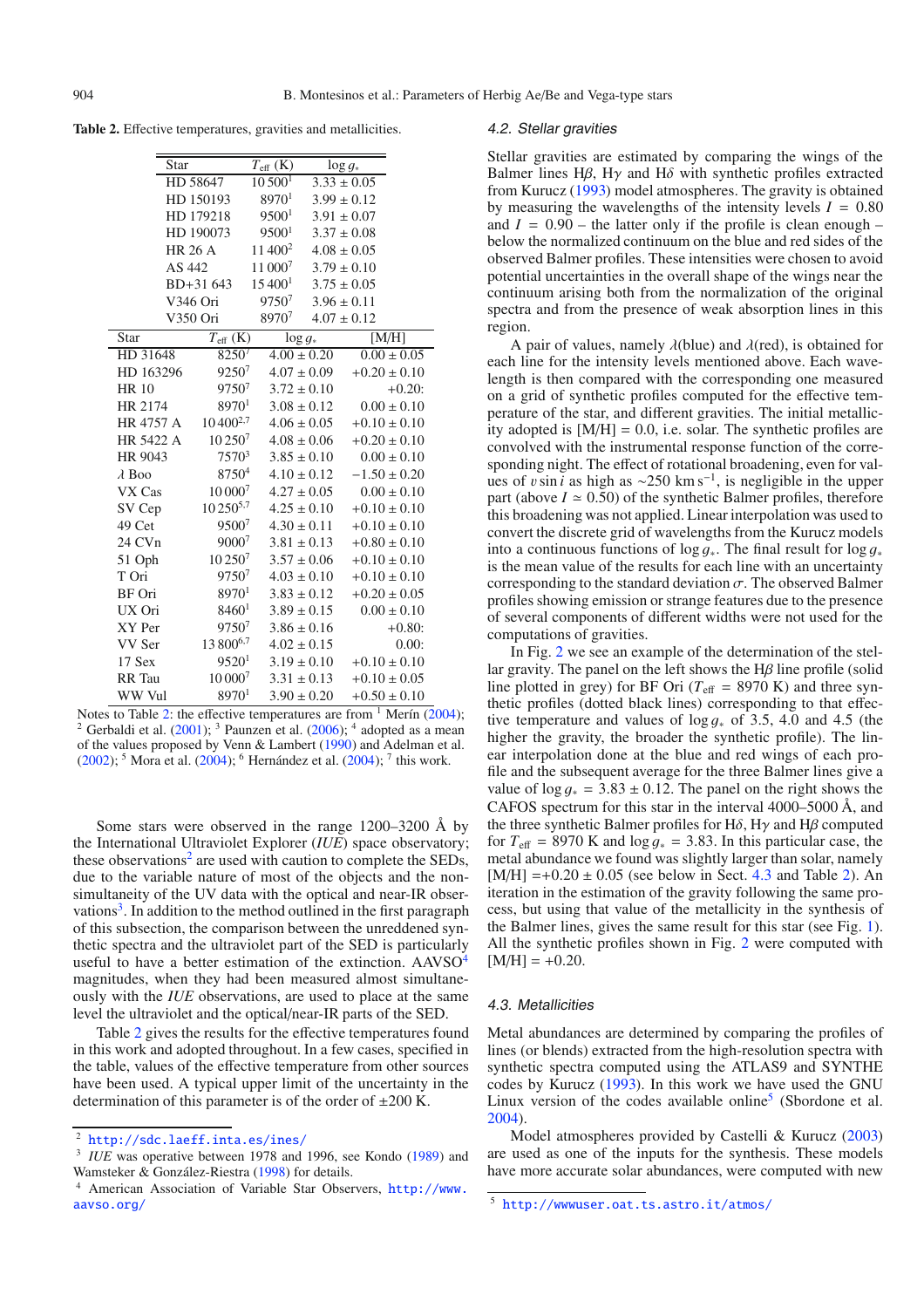<span id="page-4-0"></span>

**[Fig. 2.](http://dexter.edpsciences.org/applet.php?DOI=10.1051/0004-6361:200810623&pdf_id=2)** *Left*: Ηβ profile of BF Ori (grey solid line) and synthetic profiles (black dotted lines) computed with  $T_{\text{eff}} = 8970$  K, the effective temperature of this star, and log <sup>g</sup><sup>∗</sup> <sup>=</sup> <sup>3</sup>.5, 4.0 and 4.5 (the latter profile is the broadest). *Right*: Spectrum of BF Ori obtained with CAFOS on the 2.2-m telescope at CAHA (grey solid line) and the synthetic profiles for H $\delta$ , H<sub>y</sub> and H<sub>β</sub> computed for  $T_{\text{eff}} = 8970$  K and log  $q_* = 3.83$  (black solid lines) broadened with the instrumental profile. All the synthetic models shown in this figure were computed with  $[M/H] = +0.20$ , which is the metallicity estimated for this star.

opacity distribution functions (ODFs) and contain further improvements upon previous ODFs Kurucz models (see the paper by Castelli & Kurucz [\(2003\)](#page-16-31) for details). The ATLAS9 code allows us to compute, for a given metallicity, a model atmosphere for any value of the effective temperature and gravity from a "close" model already present in the Castelli & Kurucz grids. This step had to be done for all the stars in our sample because the corresponding model atmospheres did not exist for their values of  $T_{\text{eff}}$  and  $\log g_*$ .

The spectral synthesis was carried out using SYNTHE, which is actually not a single code, but a suite of programmes. Apart from the model atmosphere – which contains, among other things, the atomic fractions of the different elements – the list of the atomic and molecular transitions and the spectral range to be synthetized are also read. SYNTHE computes the excitation and ionization populations of neutrals and ions and then produces the final spectrum. A special module of SYNTHE computes intensities at several inclinations in the atmosphere and uses these, along with the value of  $v \sin i$  (see Table [1\)](#page-1-2), to simulate the spectrum of a rotating star.

Spectra corresponding to the same  $T_{\text{eff}}$  and  $\log g_*$  are computed for different metallicities and a comparison is made with the observed spectrum. Most of the stars in the sample have large values of the projected rotational velocity, therefore it is impossible to analyse individual lines and only an average value of the metallicity can be extracted. Two regions have been explored to estimate metallicities, namely that between 4150 and 4280 Å and the one between 4450 and 4520 Å. In a few stars, those with low or moderate values of *v* sin *i*, individual abundances for each chemical element could be derived from the spectra, this is the case for HR 5422 A and BF Ori, and to a less extent, that of stars with vsin *i* less than around 150 km s<sup> $-1$ </sup>. In this work only average abundances, even for the low-vsin *<sup>i</sup>* objects, were computed.

Some stars in the sample show various and complex degrees of variability; therefore it is important, whenever it is possible, to compare all the spectra available for a given object and select those spectral features that present little or no variation from one epoch to another. In Fig. [3](#page-5-1) we show two examples of how important this can be. The top part of the plot shows two regions of high-resolution spectra of BF Ori. The spectra taken on 25 October 1998 (dark-grey line) and 30 January 1999 (light-grey line) are shown together with the synthetic spectrum, which has been overplotted as a black solid line. In the upper part of each panel, the unbroadened spectrum shows how many

transitions contribute to each blend. It is apparent in both sections plotted, especially in the second panel covering the interval 4570–4600 Å, how some lines change dramatically from one epoch to another. Other features, which have been labelled with the identification of the most intense line in the blend, remain almost unchanged. The panel at the bottom shows two spectra of  $\lambda$  Boo around the Mg II doublet at 4481.13–4481.33 Å obtained on 16 May 1998 (light grey) and 29 July 1998 (dark grey). The first one is best fitted with  $[Mg/H] = -2.0$ , whereas the latter shows traces of high circumstellar activity. No attempt was made to obtain any value of the abundance from this spectrum.

Figure [4](#page-6-2) is also very illustrative of another difficulty in estimating the metal abundances for these stars: in some cases, for a given object, lines of the same element in different ionization states are fitted by synthetic spectra with *very* different metal abundances. The plot shows two regions of the spectrum of HD 31648, namely around the Mg i line at 8806.76 Å and around the Mg ii doublet at 4481.2 Å. The observations are not simultaneous<sup>6</sup>; the Mg I profile is best fitted by a model with  $[Mg/H] = -0.10$ , whereas the Mg II doublet is best reproduced with a synthetic model with  $[Mg/H] = +0.50$ . Such a discrepancy could be attributed to circumstellar contamination of the line in the latter case.

#### 4.4. Iterations

<span id="page-4-1"></span>As we mentioned at the beginning of this Section, the determination of the effective temperature was done by comparing the SED of each star with synthetic models with  $[M/H] = 0.0$ . The first determination of the stellar gravity, following the flow chart shown in Fig. [1,](#page-2-1) also assumed solar metallicity. The pair  $(T_{\text{eff}})$ , log g<sup>∗</sup>) was used to extract the metallicity. When the value of the metal abundance obtained was different by more than 0.30 dex from the solar one, we iterated the whole process, i.e. a new effective temperature was estimated and a new gravity was found, using in both cases models and synthetic profiles computed with the new metallicity. It turned out that for metallicity differences as large as 0.80, the new effective temperature did not differ from the original determination, therefore only the gravity was recomputed for those stars. A full iteration, i.e. the estimation of new

<sup>&</sup>lt;sup>6</sup> The spectrum of HD 31648 around the Mg I line was obtained in December 1996, kindly provided by Dr Bram Acke.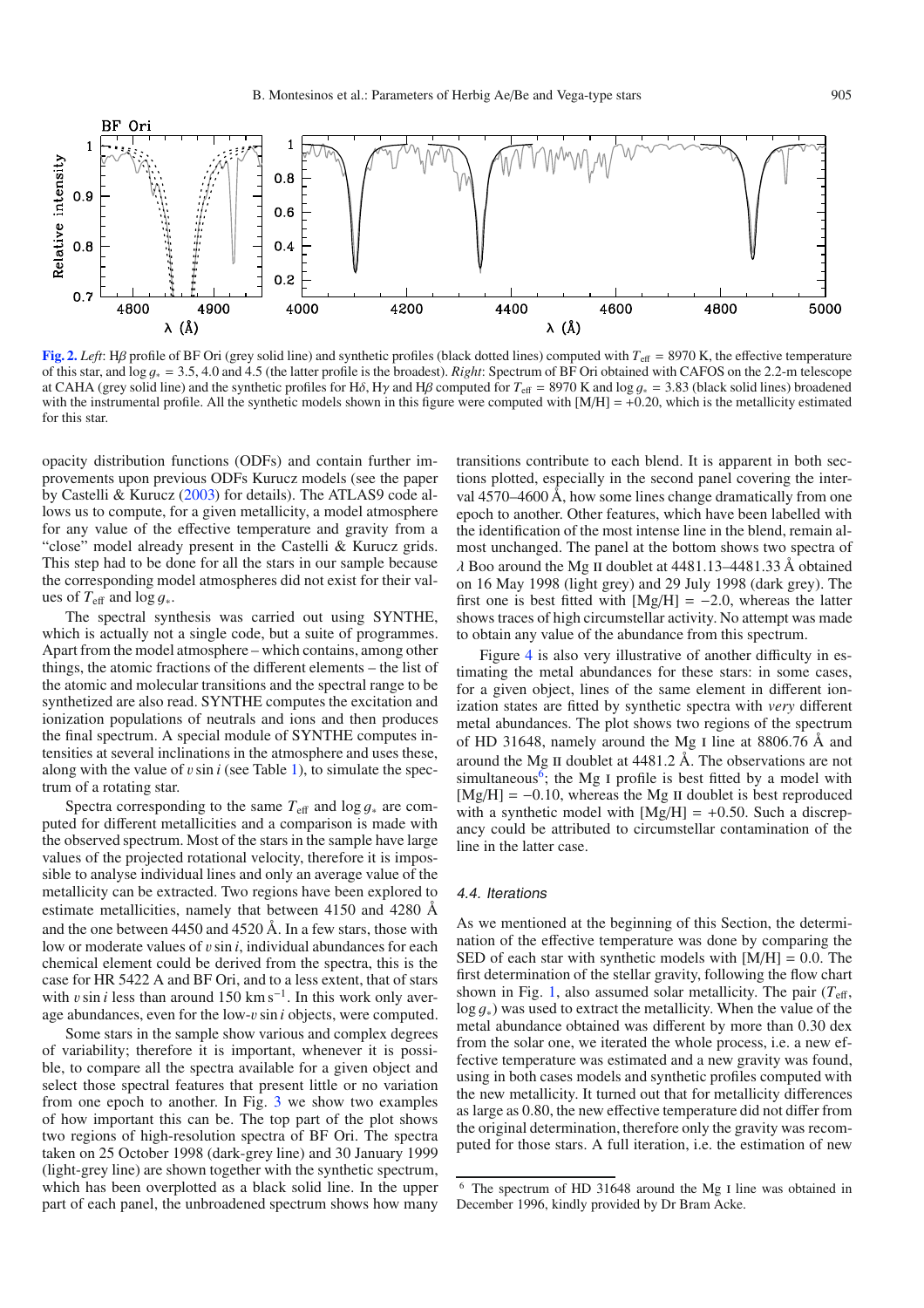

<span id="page-5-1"></span>**[Fig. 3.](http://dexter.edpsciences.org/applet.php?DOI=10.1051/0004-6361:200810623&pdf_id=3)** *Top*: two sections of the UES/WHT spectra of BF Ori along with the synthetic spectrum. The spectra plotted in dark-grey and light-grey solid lines – both of them with their continuum normalized to an intensity of 1.0 – were obtained on 25 October 1998 and 30 January 1999, respectively. The synthetic spectrum, computed for  $T_{\text{eff}}$  = 8970 K,  $\log q_* = 3.83$  and [M/H] = +0.20 and broadened with a rotation profile vsin  $i = 38$  km s<sup>-1</sup> has been plotted as a black solid line superimposed on the observed spectra. In the upper part of each panel we show the synthetic unbroadened spectrum – not to scale – for comparison. *Bottom*: two spectra of  $\lambda$  Boo around the Mg II doublet obtained on 16 May 1998 (light grey) and 29 July 1998 (dark grey). The first one is best fitted with  $[Mg/H] = -2.0$ , whereas the latter shows traces of high circumstellar activity. See text for further details.

values of  $T_{\text{eff}}$  and  $\log g_*$ , was done for  $\lambda$  Boo. One iteration cycle was sufficient to reach the final results.

#### <span id="page-5-3"></span>4.5. Masses, luminosities, ages and distances

As can be seen at the bottom of Fig. [1,](#page-2-1) the knowledge of the effective temperature, gravity and metal abundance allows us to place the star in an HR diagram  $\log g_* - \log T_{\text{eff}}$  and superimpose the appropriate set of evolutionary tracks and isochrones for that specific metallicity. This gives directly – or after a simple interpolation between the tracks and isochrones enclosing the position of the star – the stellar mass and the age. In addition, since there is a one-to-one correspondence between a pair  $(T_{\text{eff}}, q_*)$  on a given track and a pair  $(T_{\text{eff}}, L_*/L_0)$ , one can also estimate the stellar luminosity in solar units, and if the observed – dereddened – stellar flux, *F*∗, is known through the SED, then, an estimation of the distance can also be made. The values of *F*<sup>∗</sup> are taken from Merín [\(2004\)](#page-16-21) or determinations carried out in this work.  $F_*$  is computed by fully integrating the flux of the dereddened synthetic Kurucz model that is considered to best fit the photospheric part of the SED.

The evolutionary tracks for a scaled solar mixture from the Yonsei-Yale group (Yi et al.  $2001$ ) – Y<sup>2</sup> in their notation – have been used in this work. The  $Y^2$  set contains tracks up to  $M =$ 5.2  $M_{\odot}$ , therefore, the tracks from Siess et al. [\(2000\)](#page-16-33) for masses above that value were used in a few cases (see Sect. [5.2,](#page-5-2) for details).

#### <span id="page-5-0"></span>**5. Results**

## 5.1. Gravities and metallicities

Table [2](#page-3-2) shows the values of the effective temperature, gravity and metallicity (the latter when high-resolution observations were available) for the stars in the sample. In three cases, namely HR 26 A, HR 9043 and  $\lambda$  Boo, specified in the table, values of *T*eff obtained by other authors with a methodology different from that of Merín [\(2004\)](#page-16-21) or this work have been used; for the first two stars the calibrations used in those papers gave more accurate results than ours, whereas for  $\lambda$  Boo the value adopted is a mean of the effective temperatures from two works where detailed studies of this star are made. The fourth column of the lower part of the table gives a generic value of [M/H], estimated by comparing the observed spectra with the synthetic ones and trying to mach the shape and depth of the non-variable blends composed of many broadened individual lines. The determinations of [M/H] for HR 10, XY Per and VV Ser are marked with a colon, indicating that they are very uncertain given the large amount of circumstellar lines contaminating the photospheric spectra, or the low signal-to-noise ratio in the spectra of the latter object; therefore these values should be taken with caution.

In Fig. [5](#page-7-0) we show selected spectra (grey lines) of most of the stars in the sample for which an estimation of the metal abundance has been possible and the synthetic spectra (black lines) computed using the values of  $T_{\text{eff}}$ , log  $q_*$  and [M/H] given in Table [2.](#page-3-2) All the spectra are plotted on the same scale. To show all together in the same graph we have shifted them upwards by different amounts with respect to the lowest one in each panel. The short horizontal bars mark where the intensity unity is placed. Each observed spectrum has been normalized to its corresponding synthetic spectrum. The fits to HR 10 and XY Per are tentative, showing how difficult it is to find a region in the spectra not contaminated by circumstellar lines.

#### <span id="page-5-2"></span>5.2. Masses, luminosities, ages and distances

In Table [3](#page-8-0) we give the results of the determination of masses, luminosities, ages and distances, following the procedure illustrated in Fig. [1](#page-2-1) and outlined in Sect. [4.5.](#page-5-3) The uncertainties for each value correspond to the propagation of the errors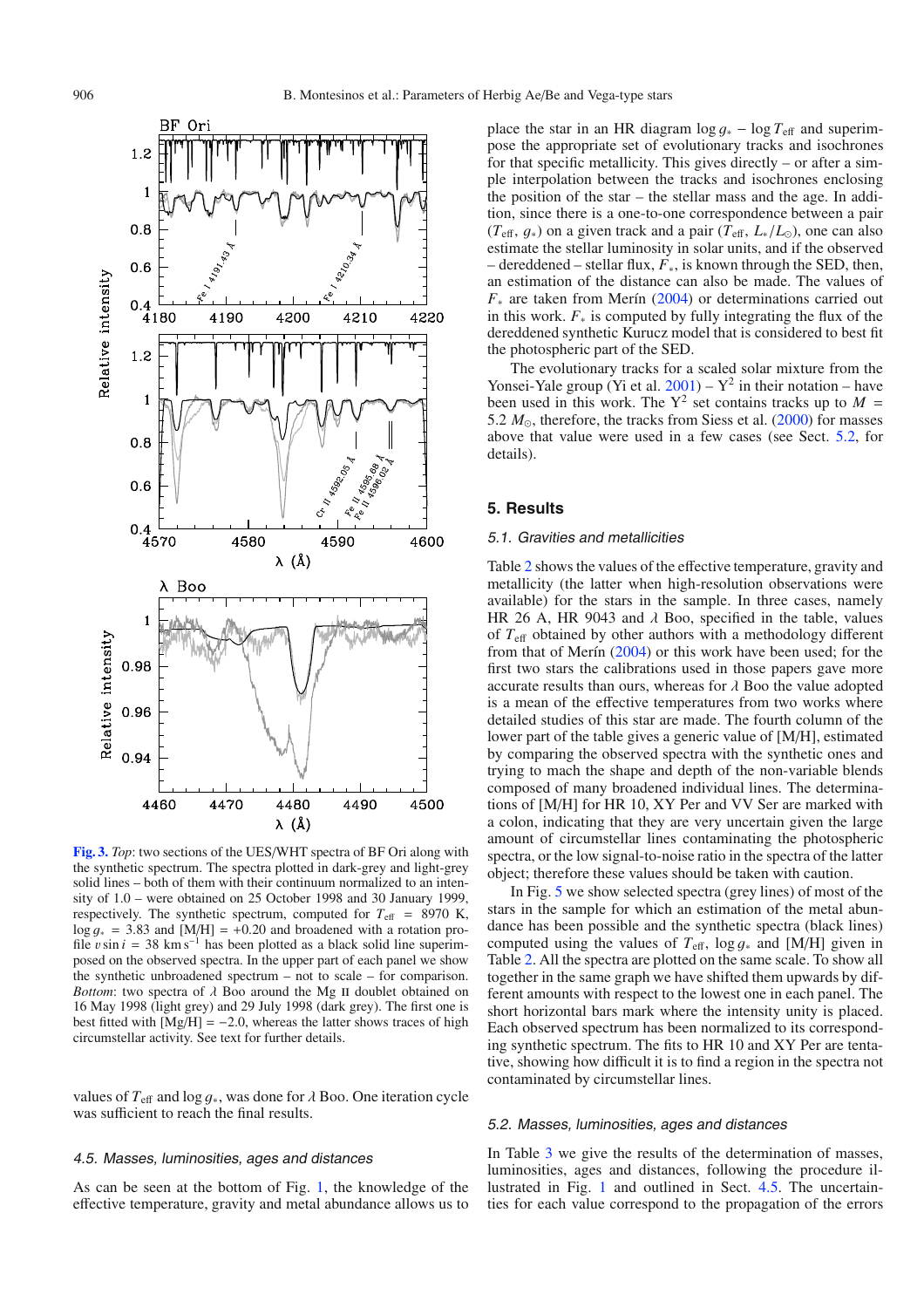<span id="page-6-2"></span>

**[Fig. 4.](http://dexter.edpsciences.org/applet.php?DOI=10.1051/0004-6361:200810623&pdf_id=4)** Two regions of the spectrum of HD 31648 around the Mg I line at 8806.76 Å, and the Mg II doublet at 4481.2 Å, respectively (grey lines). The Mg I profile is best fitted by a model with  $[Mg/H] = -0.10$ , whereas the Mg II doublet is best reproduced with a synthetic model with  $[Mg/H] = +0.50$  (black lines).

 $\pm \sigma (\log g_*)^7$  $\pm \sigma (\log g_*)^7$ . Note that in some special cases, e.g. the masses of VV Ser or T Ori these uncertainties can have the same of VV Ser or T Ori, these uncertainties can have the *same* sign, if the position in the HR diagram is such that the points  $(\log T_{\text{eff}}, \log g_* + \sigma(\log g_*) )$  and  $(\log T_{\text{eff}}, \log g_* - \sigma(\log g_* ) )$  fall on tracks with masses both larger (or smaller) than those corresponding to the point (log  $T_{\text{eff}}$ , log  $g_*$ ) itself (see Fig. [6\)](#page-9-0). For the nine stars in the upper part of Table [2](#page-3-2) for which the computation of metal abundances was not feasible, tracks with solar metallicity have been used. The second column of the table lists the values of *F*<sup>∗</sup> used to estimate the distance from the stellar luminosity. The last two columns show the distances derived from Hipparcos parallaxes (van Leeuwen [2007,](#page-16-34) Col. 7) and taken from other sources (Col. 8). For the former ones, only parallaxes whose uncertainty  $\sigma(\pi)$  is such that  $\sigma(\pi)/\pi \leq 0.15$  have been considered. In Sect. [6.3](#page-9-1) we discuss in detail the values of our estimation of distances – actually, as we will see, *upper limits* in some cases – compared with other determinations.

<span id="page-6-3"></span>From the  $Y^2$  set, the tracks with  $Z = 0.02$  (solar) have been used for those stars with metallicities [M/H] between <sup>−</sup>0.10 and +0.10. Assuming that the relationship Fe/Fe $_{\odot}$  =  $X/X_{\odot}$  holds (in number of particles), where X means any element with atomic number larger than 3, the tracks corresponding to  $[M/H] = +0.20$ would be those with  $Z = 0.03$ . Since these tracks are not computed in the original set, the results shown in Table [3](#page-8-0) are the average of the values extracted using the tracks with  $Z = 0.02$ and  $Z = 0.04$ . For those stars with  $[M/H] = +0.50$  the set  $Z = 0.06$  was used. Finally for  $\lambda$  Boo, we used the tracks with  $Z = 0.0004$ , which would correspond to [M/H] = -1.7. For HD 58647 and BD+31 643 there are no high-resolution observations available to estimate metallicities, therefore we assumed solar abundances to estimate their stellar parameters; on the other hand, for HR 2174, 17 Sex and RR Tau the metallicities found are solar or very close to it. The five objects have in common that their locations in the HR diagram give masses above 5.2  $M_{\odot}$ , which is the maximum in the  $\overline{Y}^2$  set, therefore, *only* for these stars we use the Siess et al. tracks with solar metallicity.

In Fig. [6](#page-9-0) we show, on the left, the  $\log g_* - \log T_{\text{eff}}$  HR diagram for the stars with metallicities between  $[M/H] = -0.10$ and <sup>+</sup>0.10, where tracks and isochrones for solar metallicity have been superimposed, and on the right, the corresponding  $\log L_* / L_{\odot}$ – $\log T_{\text{eff}}$  HR diagram. The vertical error bars in the points (log *<sup>T</sup>*eff, log g<sup>∗</sup>) correspond to those listed in Table [2](#page-3-2) whereas those in the points ( $\log T_{\text{eff}}$ ,  $\log L_*$ ) are the propagation of the former from the first HR diagram to the second, hence their different size above and below a given object. A common horizontal error bar of  $\pm 0.01$  dex has been assigned to the logarithm of effective temperatures, which corresponds to  $\pm 200$  K at  $T_{\text{eff}} = 10000 \text{ K}.$ 

#### <span id="page-6-0"></span>**6. Discussion**

The results concerning the stellar mass, luminosity and age given in Table [3](#page-8-0) *are distance-independent* determinations. Taking advantage of the knowledge of the stellar gravity we are able to extract the mass and the age from a  $\log g_* - \log T_{\text{eff}}$  HR diagram, and then the luminosity from the corresponding point in the log *<sup>L</sup>*∗/*L*–log *<sup>T</sup>*eff HR diagram.

In other works, e.g. those from Gerbaldi et al. [\(2001\)](#page-16-24), Hernández et al. [\(2004\)](#page-16-23) and Manoj et al. [\(2006\)](#page-16-18), the authors extract these parameters from a  $\log L_* / L_{\odot}$ –log  $T_{\text{eff}}$  HR diagram, which implies a knowlegde of the distance to the star, this being quite an uncertain parameter on many occasions. Also, in the three works mentioned above, solar metallicity is assumed for all the stars, whereas in our case, specific tracks for each metallicity are used according to the abundance estimated for each object. The different approaches of both formalisms makes a comparison difficult between the values of  $M_*/M_{\odot}$ ,  $L_*/L_{\odot}$  and age from our work and those from other authors. That is why in Table [3](#page-8-0) we only provide for comparison, values of distances from other works, which are discussed later (see Sect. [6.3\)](#page-9-1), whereas we do not include any values of masses, luminosities and ages other than those found in this paper. A detailed comparison of results for these parameters would be lengthy and cumbersome.

## <span id="page-6-1"></span>6.1. General considerations on the effective temperatures

The whole exercise carried out in this paper can be considered as a work of basic astrophysics, in the sense that it concerns the determination of fundamental parameters of a particular class of

<sup>7</sup> Strictly speaking, one should make a computation of the total uncertainties in the parameters considering the combined effect of the errors *both* in effective temperature and gravity. For simplicity we have only propagated the latter ones, which are the largest on average. In Table 4 and Fig. 7 of the paper by Merín et al. [\(2004\)](#page-16-9) we can see in detail a calculation considering both uncertainties together.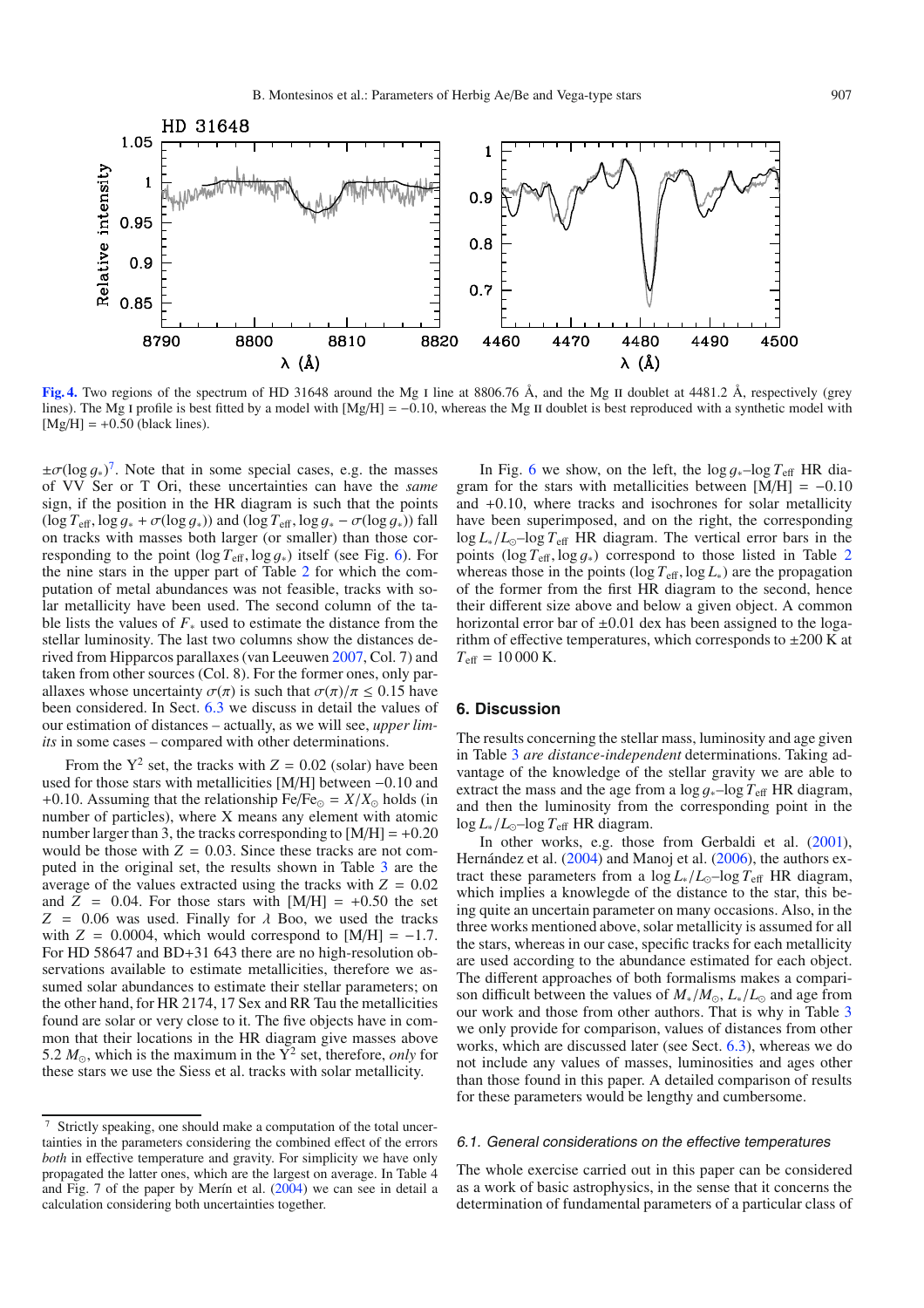

<span id="page-7-0"></span>**[Fig. 5.](http://dexter.edpsciences.org/applet.php?DOI=10.1051/0004-6361:200810623&pdf_id=5)** Selected observed spectra of the stars studied in this paper (grey lines) and synthetic spectra (black lines overplotted on each spectrum) computed with the metallicities [M/H] given in Table [2.](#page-3-2) The spectral range is 4160–4270 Å. All the spectra have been normalized and plotted on the same scale, and have been shifted upwards with respect to the lowest ones. The small horizontal bars below the identification of the stars mark the intensity level unity for each pair of spectra. To have an idea of the range of intensities each spectrum covers, we have indicated the levels  $I = 0.8$  and  $I = 1.0$  corresponding to 49 Cet and WW Vul in both panels. The spectra of HR 5422 A, BF Ori and VV Ser are not shown; the first two stars have low values of vsin *<sup>i</sup>*, therefore the lines are extremely narrow and the plots would look clumsy, the latter has a rather noisy spectrum and the resuls are uncertain. Two sections of the spectrum of BF Ori and the corresponding synthetic spectrum are shown in Fig. [3.](#page-5-1)

stars. The process has been far from simple, due to the nature of the objects studied, i.e. most of them are not "normal" stars in the sense that their environment has a clear influence on the photometric and spectroscopic properties.

As we mentioned, the correct determination of the effective temperature, the only initial parameter required to start the whole process, is a key problem of this study. The calculation of *T*<sup>e</sup>ff hinges on the fit of the SED, using synthetic models, from short wavelengths (optical or UV) to a wavelength in the infrared,  $\lambda_0$ , where a change in the slope indicates that the contribution from the disk starts to be noticeable. The photospheric part of the SED can be affected by circumstellar (and interstellar) extinction, disk occultation and, in addition, there can be non-photospheric contributions in the UV (e.g. emission from accretion shocks or hot winds). In the determination of the effective temperatures carried out both by Merín [\(2004\)](#page-16-21) and in this work, done by fitting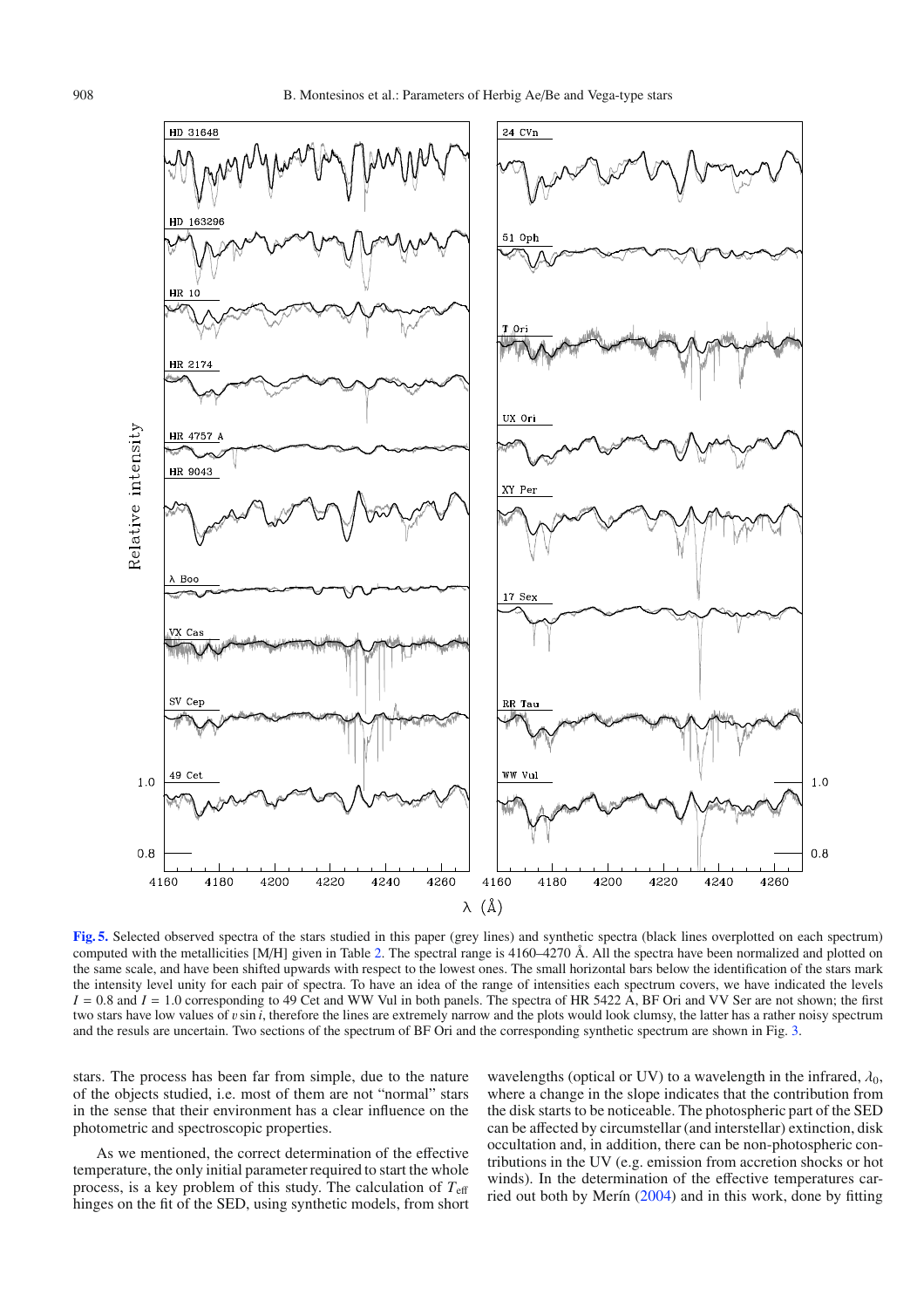<span id="page-8-0"></span>**Table 3.** Stellar fluxes, masses, luminosities, ages and distances.

| <b>Star</b>    | $F_*$ (W m <sup>-2</sup> ) | $M_{*}/M_{\odot}$                               | $L_*/L_{\odot}$                                                                                    | Age (Myr)                                                                                                                                                                                     | $d$ (pc)                                               | $d_{\text{Hip}}$ (pc) | $d_{\text{other}}$ (pc)             |
|----------------|----------------------------|-------------------------------------------------|----------------------------------------------------------------------------------------------------|-----------------------------------------------------------------------------------------------------------------------------------------------------------------------------------------------|--------------------------------------------------------|-----------------------|-------------------------------------|
| HD 31648       | $3.308\times10^{-11}$      | $1.97^{+0.04}_{+0.45}$                          | $21.9_{+20.7}^{-7.8}$                                                                              | $6.7^{+1.0}_{-3.3}$                                                                                                                                                                           | $146_{+57}^{-29}$                                      | $137^{+31}_{-21}$     |                                     |
| HD 58647       | $9.940 \times 10^{-11}$    | $5.99^{-0.36}$<br>$+0.38$                       | $911.2_{+221.2}^{-1\overline{1}\overline{3}\overline{.4}}$                                         | $0.4^{+0.1}_{-0.1}$                                                                                                                                                                           | $543_{+62}^{+35}$                                      |                       |                                     |
| HD 150193      | $2.825 \times 10^{-11}$    | $2.22^{-0.04}$                                  | $36.1^{-9.2}$<br>+17.5                                                                             | $5.0^{+0.5}$                                                                                                                                                                                  |                                                        |                       |                                     |
| HD 163296      | $6.583 \times 10^{-11}$    | $+0.07$                                         | $34.5_{+9.3}^{-5.1}$                                                                               |                                                                                                                                                                                               | $203_{+44}^{+22}$<br>$130_{+16}^{+10}$                 | $119^{+12}_{-10}$     |                                     |
| HD 179218      | $4.996 \times 10^{-11}$    | $2.56_{+0.21}^{-0.16}$<br>5.05 <sup>-0.47</sup> | $63.1_{-17.0}^{+9.3}$ $470.8_{-189.2}^{-88.2}$ $140.3_{-459.2}^{-41.9}$ $1012.7_{-351.4}^{-351.4}$ | 5.0 <sup>--1.5</sup><br>5.0 <sup>--0.3</sup><br>5.0 <sup>-0.3</sup><br>3.3 <sup>+0.7</sup><br>0.7<br>0.7 <sup>-0.2</sup><br>1.8 <sup>+0.2</sup><br>0.5 <sup>-0.2</sup><br>0.2 <sup>+0.1</sup> | $201_{+25}^{-22}$                                      |                       |                                     |
| HD 190073      | $2.575 \times 10^{-11}$    |                                                 |                                                                                                    |                                                                                                                                                                                               |                                                        |                       |                                     |
| <b>HR 10</b>   | $1.737 \times 10^{-10}$    | $3.30_{-0.37}^{+0.54}$                          |                                                                                                    |                                                                                                                                                                                               | $767_{+139}^{+25}$ $161_{+31}^{-26}$ $463_{+31}^{-89}$ | $176^{+24}_{-19}$     |                                     |
| HR 2174        | $1.515 \times 10^{-10}$    | $6.82^{-0.43}$                                  |                                                                                                    | $-0.1$                                                                                                                                                                                        |                                                        |                       |                                     |
| HR 9043        | $8.784 \times 10^{-11}$    | $2.07 - 0.21$<br>$+0.27$                        | $23.7_{-10.2}^{+217.2}$<br>$+10.0$                                                                 |                                                                                                                                                                                               | $93^{-14}_{+18}$                                       | $88^{+4}_{-3}$        |                                     |
| AS 442         | $9.753 \times 10^{-12}$    | $3.54 - 0.37$<br>+0.44                          | $207.2_{-0.7} - 60.1$                                                                              |                                                                                                                                                                                               | $826_{+155}^{-130}$                                    |                       |                                     |
| BD+31 643      | $2.483 \times 10^{-10}$    | $6.15^{-0.29}$<br>$+0.29$                       | $1663.5_{+329.8}^{+0.4}_{-85.2}$ $19.1_{-6.1}^{-6.1}$                                              | $5.5^{+2.0}_{-1.7}$<br>$1.5^{+0.5}_{-0.5}$<br>$0.4^{+0.1}_{-0.1}$                                                                                                                             | $464^{-34}$<br>+36                                     |                       |                                     |
| $\lambda$ Boo  | $6.240 \times 10^{-10}$    | $1.66 - 0.16$<br>$+0.19$                        |                                                                                                    | $2.8_{-0.8}^{+1.1}$<br>6.4 <sup>+4.0</sup>                                                                                                                                                    | $31^{-5}_{+7}$                                         | $30 \pm 1$            |                                     |
| VX Cas         | $2.589 \times 10^{-12}$    | $2.33 - 0.03$<br>$+0.14$                        | $30.8^{-5.7}$<br>$+5.8$                                                                            | $-1.5$                                                                                                                                                                                        | $619^{-60}_{+58}$                                      |                       | $760^{1,3}$                         |
| SV Cep         | $3.390 \times 10^{-12}$    | $2.45 - 0.08$<br>$+0.26$                        | $37.5_{+14.5}^{-5.1}$                                                                              | $5.2^{+1.4}_{-2.1}$                                                                                                                                                                           | $596_{+106}^{-43}$                                     |                       | $440^3$                             |
| 24 CVn         | $4.686 \times 10^{-10}$    | $2.64_{-0.11}^{-0.11}$<br>$+0.42$               | $65.9^{-19.1}$<br>$+38.0$                                                                          | $3.1_{-1.1}^{+0.6}$                                                                                                                                                                           | $67^{-11}_{+17}$                                       | $55 \pm 1$            |                                     |
| 51 Oph         | $4.991 \times 10^{-10}$    | $4.22^{-0.30}$<br>$+0.33$                       | $312.3_{-72.3}^{62.3}$<br>$+72.0$                                                                  | $0.7^{+0.4}_{-0.5}$                                                                                                                                                                           | $142_{+15}^{-15}$                                      | $124 \pm 4$           |                                     |
| T Ori          | $7.242\times10^{-12}$      | $2.42^{+0.06}$<br>+0.17                         | $50.2^{-9.4}$<br>$+17.4$                                                                           | $4.0^{-0.1}_{-0.8}$                                                                                                                                                                           | $472^{+46}_{+76}$                                      |                       | 460 <sup>1</sup>                    |
| BF Ori         | $5.445\times10^{-12}$      | $2.61 - 0.25$<br>$+0.41$                        | $61.6^{-20.2}_{-22}$<br>32.4                                                                       | $3.2^{+1.3}_{-0.9}$                                                                                                                                                                           | $603_{+142}^{-109}$                                    |                       | $450^2, 430^3$                      |
| UX Ori         | $4.414 \times 10^{-12}$    | $2.26^{-0.25}$<br>$+0.52$                       | $36.8^{-13.7}_{-20.7}$<br>$-30.5$                                                                  | $4.5^{+2.0}_{-2.3}$                                                                                                                                                                           | $517_{+182}^{-108}$                                    |                       | $460^1, 400^2, 340^3$               |
| V346 Ori       | $5.752 \times 10^{-12}$    | $2.52_{+0.31}^{-0.11}$                          | $-15.8$<br>$61.4^{--1,0.0}_{+27.3}$                                                                | $3.5^{+0.6}_{-1.1}$                                                                                                                                                                           | $586_{+118}^{-81}$                                     |                       | $450^{2}$                           |
| V350 Ori       | $1.741 \times 10^{-12}$    | $2.16^{+0.13}_{-0.12}$<br>$+0.13$               | $29.29^{-5.8}$<br>$+11.6$                                                                          | $5.5_{-1.0}^{-0.1}$                                                                                                                                                                           | $735^{-77}_{+133}$                                     |                       | $460^1, 450^2$                      |
| XY Per         | $2.290 \times 10^{-11}$    | $2.79_{+0.59}^{-0.36}$                          | $85.6_{+64.3}^{-34.0}$                                                                             | $2.5^{+1.5}_{-0.8}$                                                                                                                                                                           | $347_{+190}^{+78}$                                     |                       | $120^1$ , $350^2$ , $160^3$         |
| VV Ser         | $2.869\times10^{-11}$      | $3.95_{+0.41}^{+0.15}$                          | $336.2_{+117.2}^{-89.4}$                                                                           | $1.2^{+0.1}_{-0.5}$                                                                                                                                                                           | $614_{+99}^{-88}$                                      |                       | $440^1$ , $330^3$ , $230^4$         |
| 17 Sex         | $1.757 \times 10^{-10}$    | $6.35_{+0.80}^{-0.74}$                          | $940.5_{+295.8}^{-277.2}$                                                                          | $0.3^{+0.1}_{-0.1}$                                                                                                                                                                           | $415^{-30}$                                            |                       |                                     |
| RR Tau         | $5.673 \times 10^{-12}$    | $5.79_{+0.99}^{-0.94}$                          | $780.5_{+446.7}^{-351.9}$                                                                          | $0.4^{+0.3}_{-0.2}$                                                                                                                                                                           | $2103_{+535}^{-544}$                                   |                       | $800^1, 600^2$                      |
| WW Vul         | $3.315 \times 10^{-12}$    | $2.50_{+0.48}^{-0.06}$                          | $50.0_{+44.5}^{-19.11}$                                                                            | $3.7^{+3.7}_{-1.7}$                                                                                                                                                                           | $696_{+261}^{+149}$                                    |                       | 550 <sup>1</sup> , 534 <sup>2</sup> |
| <b>HR 26 A</b> | $2.582 \times 10^{-10}$    | $3.08_{+0.07}^{-0.07}$                          | $106.9_{+15.7}^{-14.2}$                                                                            | $175^{-23}_{+14}$                                                                                                                                                                             | $115^{-8}_{+8}$                                        | $94 \pm 3$            |                                     |
|                |                            | $3.01_{-0.01}^{+0.10}$                          | $104.0_{+11.9}^{-7.8}$                                                                             | $2.6_{-0.1}^{-0.2}$                                                                                                                                                                           | $114^{-4}_{+6}$                                        |                       |                                     |
| HR 4757 A      | $2.647 \times 10^{-9}$     | $2.74_{+0.07}^{-0.06}$                          | $69.0_{+9.7}^{-8.9}$                                                                               | $260^{-24}_{+14}$                                                                                                                                                                             | $29^{-2}_{+2}$                                         | $27 \pm 1$            |                                     |
|                |                            | $2.64_{-0.04}^{+0.04}$<br>$+0.02$               | $64.0_{+10.7}^{-4.2}$                                                                              | $3.2_{-0.1}^{-0.1}$                                                                                                                                                                           | $28^{-1}_{+2}$                                         |                       |                                     |
| HR 5422 A      | $1.439 \times 10^{-10}$    | $2.66 - 0.07$<br>$+0.08$                        | $60.4_{+11.0}^{-9.8}$<br>58.5 <sup>-5.7</sup>                                                      | $267_{+23}^{-39}$<br>3.4 <sup>-0.2</sup>                                                                                                                                                      | $116^{-10}_{+10}$                                      | $110 \pm 5$           |                                     |
|                |                            | $2.59^{+0.09}_{-0.02}$<br>$+0.01$               |                                                                                                    |                                                                                                                                                                                               | $114^{-6}_{+8}$                                        |                       |                                     |
| 49 Cet         | $2.064 \times 10^{-10}$    | $2.17^{-0.03}$<br>$+0.06$                       | $21.8_{+3.9}^{+6.7}_{+3.9}$<br>21.6 <sup>-0.8</sup>                                                | $61_{+119}^{-46}$                                                                                                                                                                             | $58^{-1}_{+5}$                                         | $59 \pm 1$            |                                     |
|                |                            | $2.15_{+0.11}^{-0.01}$                          |                                                                                                    | $8.9^{+6.1}_{-2.4}$                                                                                                                                                                           | $58^{-1}_{+6}$                                         |                       |                                     |

Notes to Table [3:](#page-8-0) A discussion on the derivation of the distances in Col. 6 is given in Sect. [6.3.](#page-9-1) The distances given in Col. 8 are taken from the works by <sup>1</sup> Hernández et al. [\(2004\)](#page-16-23), <sup>2</sup> Blondel & Tjin A Djie [\(2006\)](#page-16-18), <sup>3</sup> Manoj et al. (2006) and <sup>4</sup> Eiroa et al. [\(2008\)](#page-16-36); see those works for the original references. For HR 26 A, HR 4757 A, HR 5422 A and 49 Cet we give the solutions derived using both Post-MS and PMS tracks, respectively (see Sect. [6.4\)](#page-10-0).

<span id="page-8-1"></span>Kurucz models to the observed SEDs and given in Table [2,](#page-3-2) it was assumed that the spectral energy distribution from the UV to  $\lambda_0$ originates *entirely* in the stellar photosphere. This hypothesis underlies the whole procedure and should be critically assessed in each case<sup>8</sup>. In Sect. [6.4](#page-10-0) we analyse in detail – among other stars – VV Ser and RR Tau, for which the determination of the effective temperature is especially problematic.

#### 6.2. Comparison with other abundance determinations

Apart from the values of [M/H] around +0.80, for 24 CVn and XY Per, +0.50 for WW Vul, and the already well-known low metallicity of  $\lambda$  Boo, the remaining values of the abundances found in this work are solar or fairly close to it. In addition to the stars analysed in this paper, the two HAeBe stars studied by our group (Merín et al. [2004\)](#page-16-9), namely HD 34282 and HD 141 569, show metallicities lower than solar,  $-0.80$  and  $-0.50$  respectively. No trend in the behaviour of the metallicities is observed in the results for our sample.

As we mentioned in the Introduction, Acke & Waelkens [\(2004\)](#page-16-16) carried out an abundance study of 24 Herbig Ae/Be and Vega-type stars searching for the  $\lambda$  Bootis phenomenon. For 20 of these stars the projected rotational velocities,  $v \sin i$ , are less than 100 km s−1, therefore the authors were able to determine elemental abundances instead of average values, as in our case. Stellar gravities were not estimated in that paper. In order to compare their results with ours we have computed a "mean" metal abundance from those individual values. Details on how this was done are given in Appendix A.

Guimarães et al. [\(2006\)](#page-16-17), as a result of a study of the accretion in Herbig Ae/Be stars, also determined stellar gravities and metal abundances for 12 stars. The methodology of their work is

<sup>8</sup> Since the UV observations are not simultaneous with the optical and near-IR photometry, we cannot estimate the non-photospheric contributions to the total UV flux; however, even if these represent ∼10% of that flux, the results would not differ very much, to within the uncertainties, from those under the working hypothesis we use.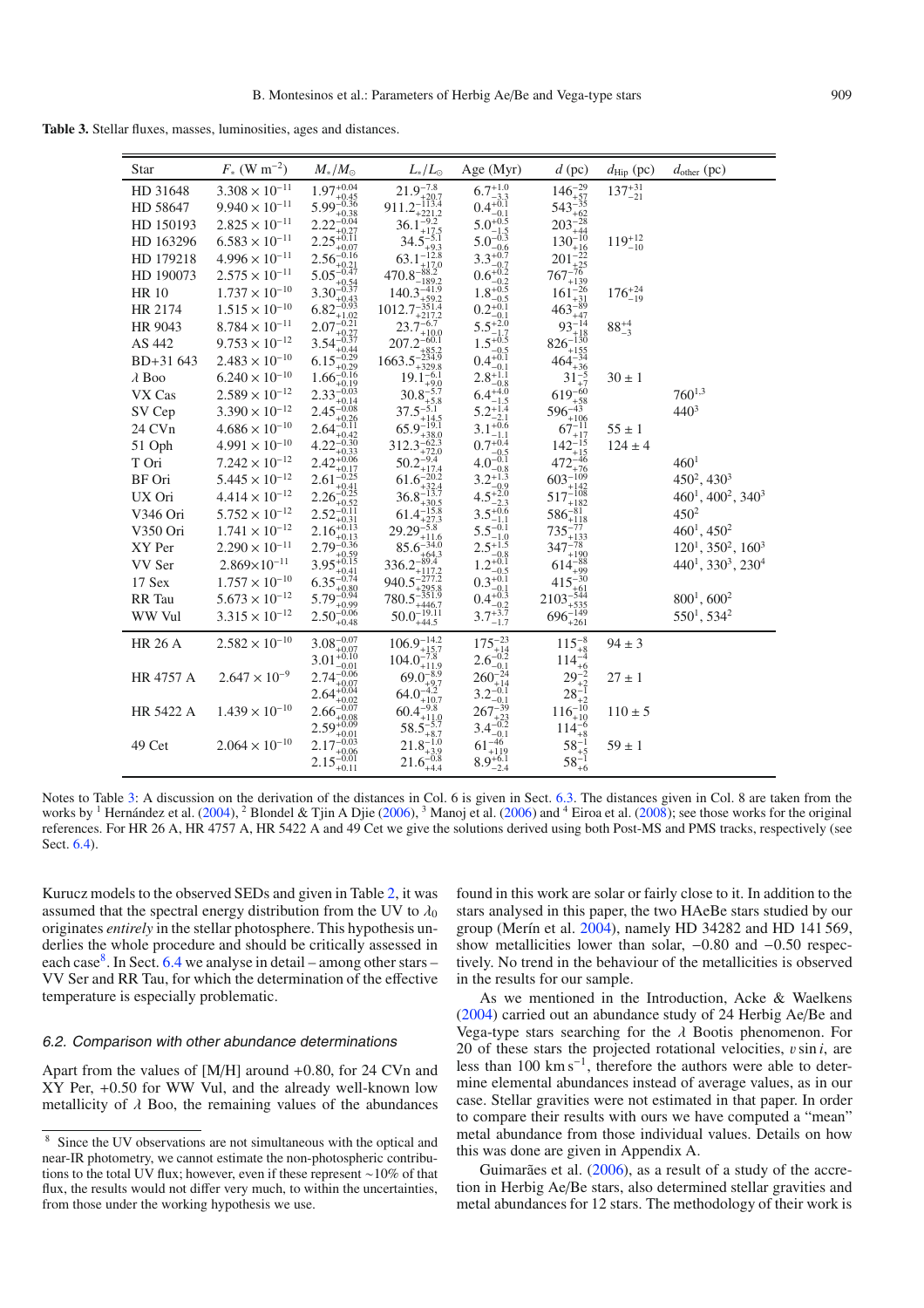<span id="page-9-0"></span>

**[Fig. 6.](http://dexter.edpsciences.org/applet.php?DOI=10.1051/0004-6361:200810623&pdf_id=6)** *Left*: log <sup>g</sup><sup>∗</sup> <sup>−</sup> log *<sup>T</sup>*<sup>e</sup>ff HR diagram showing the position of the stars with metallicity [M/H] <sup>=</sup> 0.00 and <sup>+</sup>0.10. *Right*: the corresponding  $\log L_*/L_{\odot}$  − log  $T_{\text{eff}}$  HR diagram for the same stars. There is a one-to-one correspondence between a point (log  $T_{\text{eff}}$ , log  $g_*)$ ) and a point (log *<sup>T</sup>*<sup>e</sup>ff, log *<sup>L</sup>*<sup>∗</sup>/*L*). This allows the estimation of masses, ages and luminosities provided the effective temperature and gravity are known. The sets of PMS tracks (solid lines) and isochrones (dashed lines) for solar metallicity from Yi et al. [\(2001;](#page-16-32) masses up to 4.5  $M_{\odot}$ ) and Siess et al. [\(2000;](#page-16-33) 5.0, 6.0 and 7.0 *M*) have been used in both plots. The stars HR 4757 A and 49 Cet are not included in this plot. Their position in the HR diagram is discussed in Sect. [6.4.](#page-10-0) See text for details.

almost identical to the one we have used in this paper and also in the analysis of HD 34282 and HD 141569 (Merín et al. [2004\)](#page-16-9). They provide results for [Fe/H]. Apart from the extreme Fe abundance of HD 100546 (not studied in this work), namely <sup>−</sup>1.4, in agreement with the value <sup>−</sup>1.30 given by Acke & Waelkens (2004), the abundances for their sample vary from  $-1.0$  to  $+0.5$ .

The three samples are not large enough to draw any definitive statistical conclusion, although it is apparent that both in our work and in Acke & Waelkens' [\(2004\)](#page-16-16) the majority of the stars tend to lie around metallicities close to the solar one. The highest metallicities found in any of the three works are around <sup>+</sup>0.80 whereas the lowest ones are below <sup>−</sup>1.0.

There is only one star in our sample in common with Acke and Waelkens', namely HD 31648 (they found  $[M/H] = +0.33 \pm 10^{-10}$ 0.08 and  $[Fe/H] = +0.07 \pm 0.10$ , and another one with Guimarães et al., namely HD 163296 (their result is [Fe/H] =+0.50  $\pm$ 0.10). Our results are  $[M/H] = 0.00 \pm 0.05$  for HD 31648 and  $[M/H] = +0.20 \pm 0.10$  for HD 163296, in both cases somewhat lower than the determinations of those two works.

#### <span id="page-9-1"></span>6.3. The estimation of the distances

Since the estimation of the distances hinges first on the determination of the point ( $\log T_{\text{eff}}$ ,  $\log q_*$ ) and then in the "translation" of this point to a value of (log  $T_{\text{eff}}$ , log  $L_*/L_{\odot}$ ), any error in the derivation of the effective temperature or the gravity would propagate to the final value of the distance.

As can be seen in Table [3](#page-8-0) there are 11 stars for which Hipparcos parallaxes are available such that  $\sigma(\pi)/\pi \leq 0.15$  – i.e. implying reliable distances. The comparison between our estimations and the Hipparcos-derived distances, illustrated in Fig. [7,](#page-9-2) shows that in all those cases both determinations agree to within the uncertainties. This is an additional indication of the internal coherence of the overall results.

The remaining stars in Table [3](#page-8-0) either do not have Hipparcos measurements or if they do, the large uncertainties make them

<span id="page-9-2"></span>

**[Fig. 7.](http://dexter.edpsciences.org/applet.php?DOI=10.1051/0004-6361:200810623&pdf_id=7)** Hipparcos distances (*x*-axis) for the 11 stars in the sample with reliable parallaxes (see text for details), plotted against the corresponding distances estimated in this work (y-axis).

unusable. Instead, their distances have been estimated using a variety of methods; in most cases the numbers found in the literature are the distances to the clouds where they could be embedded, which are, obviously, rough approximations. In Col. 8 of the Table we give results from the compilations made by Hernández et al. [\(2004\)](#page-16-23), Blondel & Tjin A Djie [\(2006\)](#page-16-35) and Manoj et al. [\(2006\)](#page-16-18). It can be seen that in some cases those distances are comparable to our results (e.g. T Ori, UX Ori, XY Per, WW Vul) but for other stars the discrepancies are large. We can see a systematic trend between our results (Col. 6) and those from other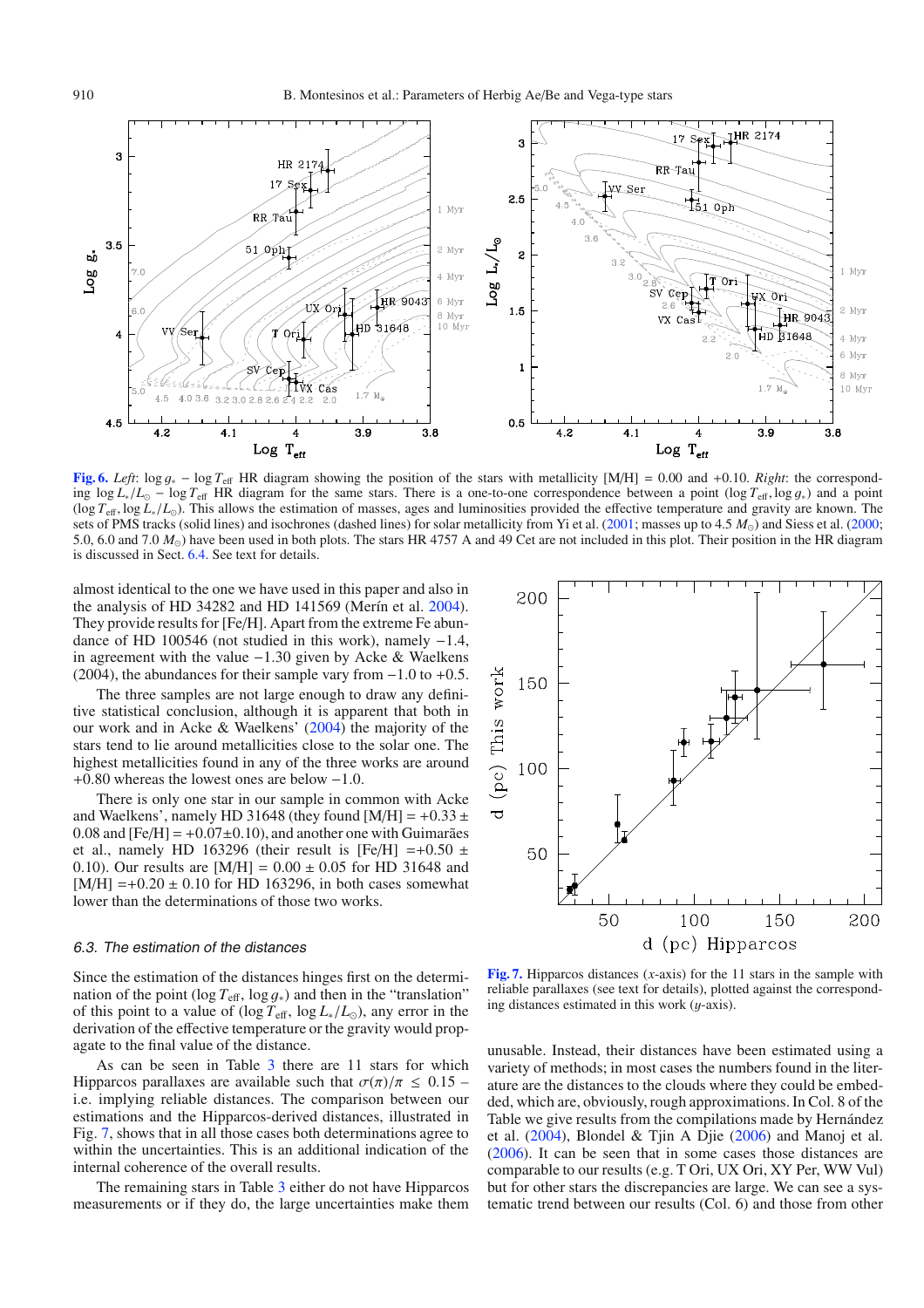authors (Col. 8): out of 11 cases, in nine of them the distances derived in this work are larger than the distance to the parent cloud; the case of RR Tau is especially noticeable.

After exploring what might be the origin of this, we think that there is an important fact that should be taken into account in interpreting these discordant results. Note that to derive the distance *d*, we have used the well-known expression  $L_* = 4\pi d^2 F_*$ , where  $L_*$  is the stellar luminosity and  $F_*$  is the observed photospheric flux, corrected for reddening. To provide the correct distance, that simple expression must contain the total flux, i.e. it is implicitly assumed that the *whole* stellar photosphere is visible to the observer. If this does not occur,  $F_*$  would be underestimated and, since the stellar luminosity has been fixed, the implied distance would be larger than the real one. It could happen that, if the inclination of the circumstellar disk is high or the opacity of part of its material is very large (or both), the disk would block a fraction  $\alpha$  of the stellar light, allowing only a fraction  $F_* = (1 - \alpha) F_*(\text{total})$  to reach the observer. Since the material of the disk can be very inhomogeneous,  $\alpha$  would parameterize a mean "filling factor" for the occultation and obscuration of the stellar light caused by extremely high values of the extinction (note that the observed flux *F*<sup>∗</sup> still can be affected by circumstellar and interestellar extinction). In addition, as we pointed out in [4.1,](#page-2-3) the SED is built taking the brightest photometry *among the available observations*, which might not necessarily correspond to the true maximum brightness of the star: if that is the case, the photospheric flux also would be less than the real one.

These arguments would resolve the discrepancies we mentioned above. In Sect. [6.4](#page-10-0) we discuss in detail the cases of VV Ser and RR Tau, and we see how this effect could have some impact on our calculations.

Thus, the distances derived in this work and given in Col. 6 of Table [3](#page-8-0) should be used with caution. In particular, for those objects with high values of the extinction or high inclination angles of their disks (e.g. almost edge-on disks, as it happens in the UXORs), *they must be taken as upper limits* of the actual distances.

#### <span id="page-10-0"></span>6.4. Notes on individual stars

## 6.4.1. VV Ser

This star is an intriguing HAeBe object. The determinations of its parameters found in the literature are discrepant, showing large differences on many occasions. A summary of the results on the spectral type, luminosity class and rotational velocities can be found in Table 1 of Ripepi et al. [\(2007\)](#page-16-37). Assignations such us A0 V, A3 II, A2 III or B6 for the spectral type and values of *v* sin *i* from 85 to 229 km s<sup>−1</sup> can be found (see references in the paper by Ripepi et al.). Concerning the effective temperature, a wide range from  $9000 \pm 1000$  K (Ripepi et al. [2007\)](#page-16-37) to 13 800 K (Hernández et al.  $2004$ ) is found<sup>9</sup>.

<span id="page-10-1"></span>The estimates of the distance to the Serpens molecular cloud, where the star is possibly embedded, also have many uncertainties. The most recent studies converge to a somewhat shorter distance:  $225 \pm 55$  pc for the front edge of the particular region of the cloud studied (south of the cloud core) and a depth of 80 pc for the cloud complex (Straižys et al. [2003\)](#page-16-38). Eiroa et al. [\(2008\)](#page-16-36) assign a distance of  $\sim$ 230 ± 20 to the Serpens cloud (see that reference for a complete review of the properties of this region).

There are no direct determinations of the distance to VV Ser *itself*, and the values found in the literature are linked to the distance to the cloud.

The initial value of  $T_{\text{eff}}$  for VV Ser we took to compute the stellar parameters, according to the scheme presented in Sect. [4,](#page-2-0) was 11 000 K, obtained by Merín [\(2004\)](#page-16-21), which is in between the available determinations. The comparison of the synthetic Balmer profiles with the observed ones led to a value of log  $g_*$  = 3.22  $\pm$  0.12, which implied the following set of parameters:  $3.22 \pm 0.12$ , which implied the following set of parameters:<br> $M_{\odot} = 7.22^{-0.95}$   $M_{\odot} I_{\odot} = 1638^{-467} I_{\odot}$  Age = 0.2<sup>+0.1</sup> Myr and  $M_* = 7.22_{+1.00}^{-0.95} M_{\odot}$ ,  $L_* = 1638_{+261}^{-467} L_{\odot}$ , Age =  $0.2_{-0.1}^{+0.1}$  Myr and, after combining the luminosity and the observed flux, an upper limit to the distance  $d = 2224_{+170}^{-344}$  pc.

In Fig. [8](#page-11-0) (top) we show the observed SED of VV Ser from the ultraviolet to the infrared, along with two fits to the photospheric part, which covers the interval between 1200 Å and 9000 Å (*I* band); from this wavelength onwards, the contribution from the disk dominates. Note that the ultraviolet spectra, obtained with the *IUE* observatory, are not simultaneous with the optical and near infrared photometry (see caption of Fig. [8](#page-11-0) for the dates); to our knowledge, there is no optical photometry available for the dates when the *IUE* observations were made, therefore it was not possible to compare the brightness of the star in the two epochs in order to scale the data. In the graph on the top left we can see how the SED is fitted reasonably well with a Kurucz model<sup>10</sup> with  $T_{\text{eff}} = 11\,000$  K and  $\log g = 3.5$ , reddened with  $E(B - V) = 0.9$ .

If this solution were correct, it would imply too young an age for the system star+disk, incompatible with its apparent evolutionary status, according to the scenario proposed by Malfait et al. (1998) (see Sect. 5 and Fig. 3 therein for further details). Note that, according to the arguments presented in [6.3,](#page-9-1) the value  $d = 2224$  pc is an upper limit to the distance, and therefore, the remaining set of parameters found cannot, in principle, be immediatly ruled out. If the star were actually placed at 250 pc, a simple calculation shows that  $\alpha \simeq 0.99$ , i.e., if the disk would completely block such a large fraction of the photospheric light, this solution should be still coherent. This object was classified as an UXOR star (Herbst & Shevchenko [1999;](#page-16-39) Rodgers [2003\)](#page-16-40), which implies, according to the model proposed by Grinin [\(1988\)](#page-16-41) and Grinin et al. [\(1991\)](#page-16-42), a moderate-to-high value for the inclination angle of the disk. In the work by Pontoppidan et al.  $(2007a)$  $(2007a)$  a best-fitting model for the disk of VV Ser is presented, giving a value  $i = 71.5$  deg and a estimated range for this parameter of 65–75 deg. Also, the *Spitzer* images of VV Ser and its surroundings shown by Pontoppidan et al. [\(2007b](#page-16-43)) suggest an almost edge-on position for the disk.

<span id="page-10-2"></span>It is not unexpected that the effective temperature for this star is an elusive parameter. Figure  $8$  (graph on the top right) shows a fit to the SED using a Kurucz model computed with  $T_{\text{eff}}$  = 14 000 K, close to the value proposed by Hernández et al. [\(2004\)](#page-16-23), namely 13 800 K, and  $\log g_* = 4.0$ . The Kurucz model has been reddened with  $E(B - V) = 1.10$ . This fit also seems reasonable, and the question is whether there is a way to decide which one of the two solutions, if either, is correct.

<sup>9</sup> An even more extreme value of ∼7000 K is suggested by Ripepi et al. (2007). According to these authors, it allows them to reproduce the periodicities of the  $p$ -modes of the  $\delta$  Scuti-like pulsations observed in VV Ser.

<sup>&</sup>lt;sup>10</sup> The fits to the SED shown in Fig. [8](#page-11-0) (and later in Fig. [10\)](#page-12-0) have been performed with models already existing in the grids provided by Kurucz. There is a negligible difference between the models with  $T_{\text{eff}} = 11000 \text{ K}$  and  $\log g_* = 3.0, 3.5$ , therefore, either of the two models, at the level of accuracy we can reach in these fits, is indistinguishable from the model with  $\log g_* = 3.22$ . The same argument holds for the models with  $T_{\text{eff}} = 14\,000 \text{ K}$  and  $\log g_* = 4.0$ , and  $T_{\text{eff}} = 13\,800 \text{ K}$ and  $\log g_* = 4.02$ .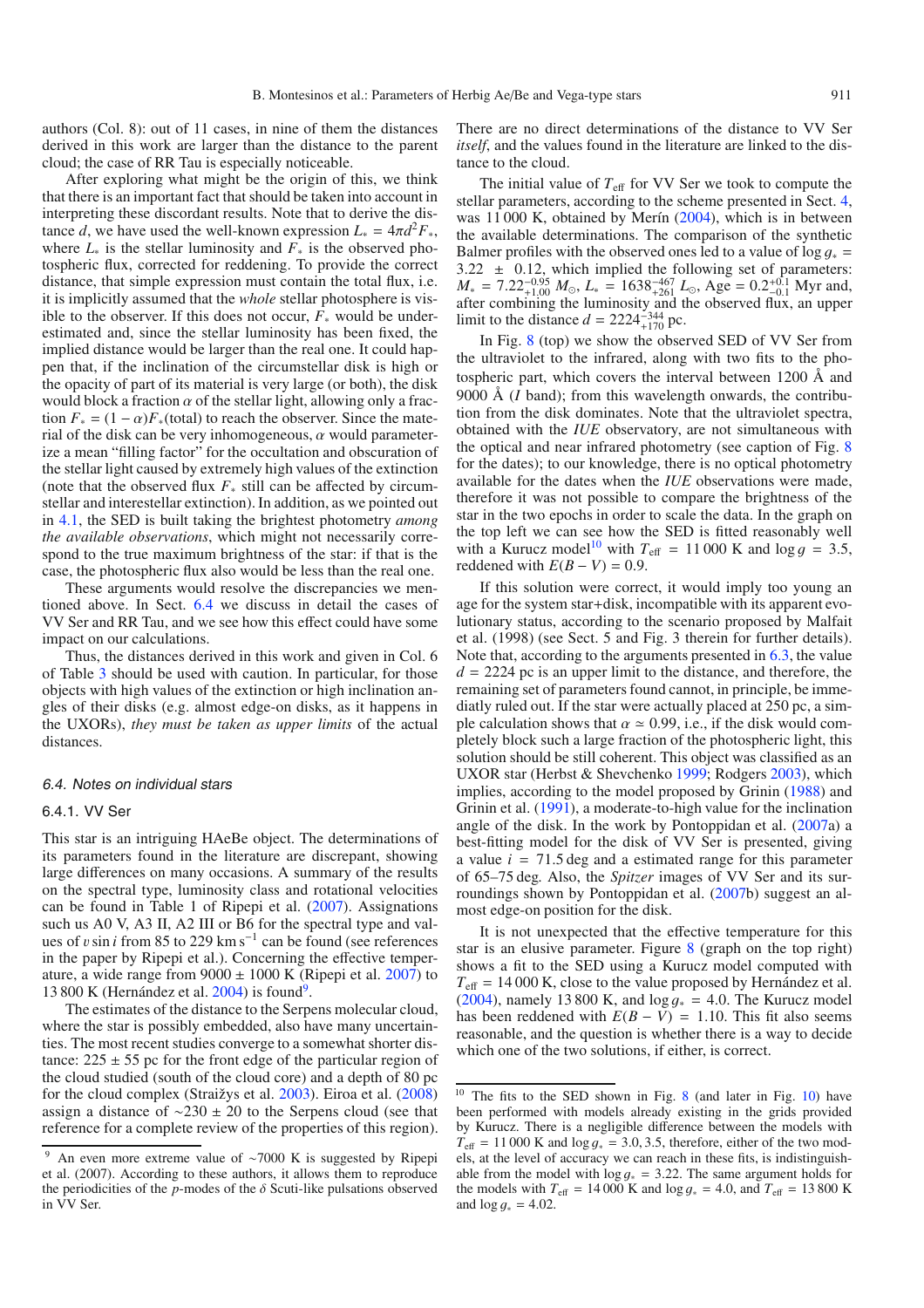

<span id="page-11-0"></span>**[Fig. 8.](http://dexter.edpsciences.org/applet.php?DOI=10.1051/0004-6361:200810623&pdf_id=8)** *Top*: the observed spectral energy distribution of VV Ser (grey lines and dots) and two fits to the photospheric contribution (black lines). The UV spectra were obtained with the International Ultraviolet Explorer (*IUE*); the leftmost – and more noisy – spectrum is SWP 48866 (dark grey, obtained on 7/10/1993)) and the two spectra to its right are LWP 26520 (dark grey, 7/10/1993), and a merge of LWP 28921 and LWP 28931 (light grey, 18–19/10/1994); these are the only spectra obtained by *IUE* of this object. The optical *UBVRI* photometry was obtained on 24/10/1998. *Top left*: The SED has been fitted by a Kurucz model with  $T_{\text{eff}} = 11000 \text{ K}$ ,  $\log g_* = 3.5$ , reddened with  $E(B - V) = 0.90$ . *Top right*: the SED has been fitted by a Kurucz model with  $T_{\text{eff}} = 14000 \text{ K}$ ,  $\log g_* = 4.0$ , reddened with  $E(B - V) = 1.10$ . *Bottom*: the observed H $\delta$  line of VV Ser (grey line) and two fits with synthetic models (black lines). *Bottom left*: the best fit achieved using  $T_{\text{eff}} = 11\,000$  K and log  $g_* = 3.22$ . *Bottom right*: the best fit for  $T_{\text{eff}} = 13800 \text{ K}$  and  $\log g_* = 4.02$ .

In this case, the solution with a higher effective temperature seems likely to be the correct one. The comparison of the shapes of the observed and synthetic Balmer profiles for  $T_{\text{eff}}$  = 11 000 K, under the assumption that the star has a normal photosphere –which is implicit for all the stars in this work– did not result in a totally satisfactory fit. The shape of the Balmer profiles suggests a larger effective temperature. Figure  $8$  (bottom) shows the H<sub> $\delta$ </sub> observed profile and the best fits for  $T_{\text{eff}}$  = 11 000 K and 13 800 K. The latter temperature provides a better global fit between the observed and synthetic Balmer profiles, and in addition, leads to a set of final parameters, shown in Tables [2](#page-3-2) and [3,](#page-8-0) which is more coherent with the apparent evolutionary status of the star; in particular, it sets an upper limit to the distance at  $614_{+99}^{-88}$  pc. In this case, again assuming a distance of 250 pc to the star, the fraction of photospheric light blocked would be  $\alpha$  = 0.83. We have adopted the solution with the higher temperature as the best we can currently deduce from the available data, although given the complexity of the system, the issue is still open.

VV Ser is the star in the sample for which the largest amount of extinction was needed to reasonably fit the photospheric SED. In Sect. [4.1](#page-2-3) we mentioned that the total-to-selective extinction  $R_V$  = 3.1 was used instead of a larger value ( $R_V \sim 5$ ) suggested by some studies that could be more appropriate to treat the environment of HAeBe stars (Hernández et al. [2004\)](#page-16-23). Figure [9](#page-12-1) shows the SED of VV Ser plotted in the same way as in Fig. [8](#page-11-0) (upper panels). The black dotted line represents the Kurucz model with  $T_{\text{eff}}$  = 14 000 K,  $\log g_*$  = 4.0 reddened with the extinction law with  $R_V$  = 3.1 and  $F(R - V)$  = 1.10 (also shown in Fig. 8) with  $R_V = 3.1$  and  $E(B - V) = 1.10$  (also shown in Fig. [8,](#page-11-0) upper-right panel) whereas the black solid line represents the upper-right panel) whereas the black solid line represents the same Kurucz model, reddened with  $E(B - V) = 0.80$  but using the extinction law with  $R_V = 5.0$ ; the parametrization given by Cardelli et al. [\(1989\)](#page-16-44) has been used. While the results of the SED fitting are roughly comparable and acceptable for both values of  $R_V$  for the optical and near-IR parts of the SED, the ultraviolet part cannot be fitted with the  $R_V = 5.0$  law; if one attempts to fit the ultraviolet part, the amount of extinction needed is such that it is impossible to fit at the same time the UV and the optical and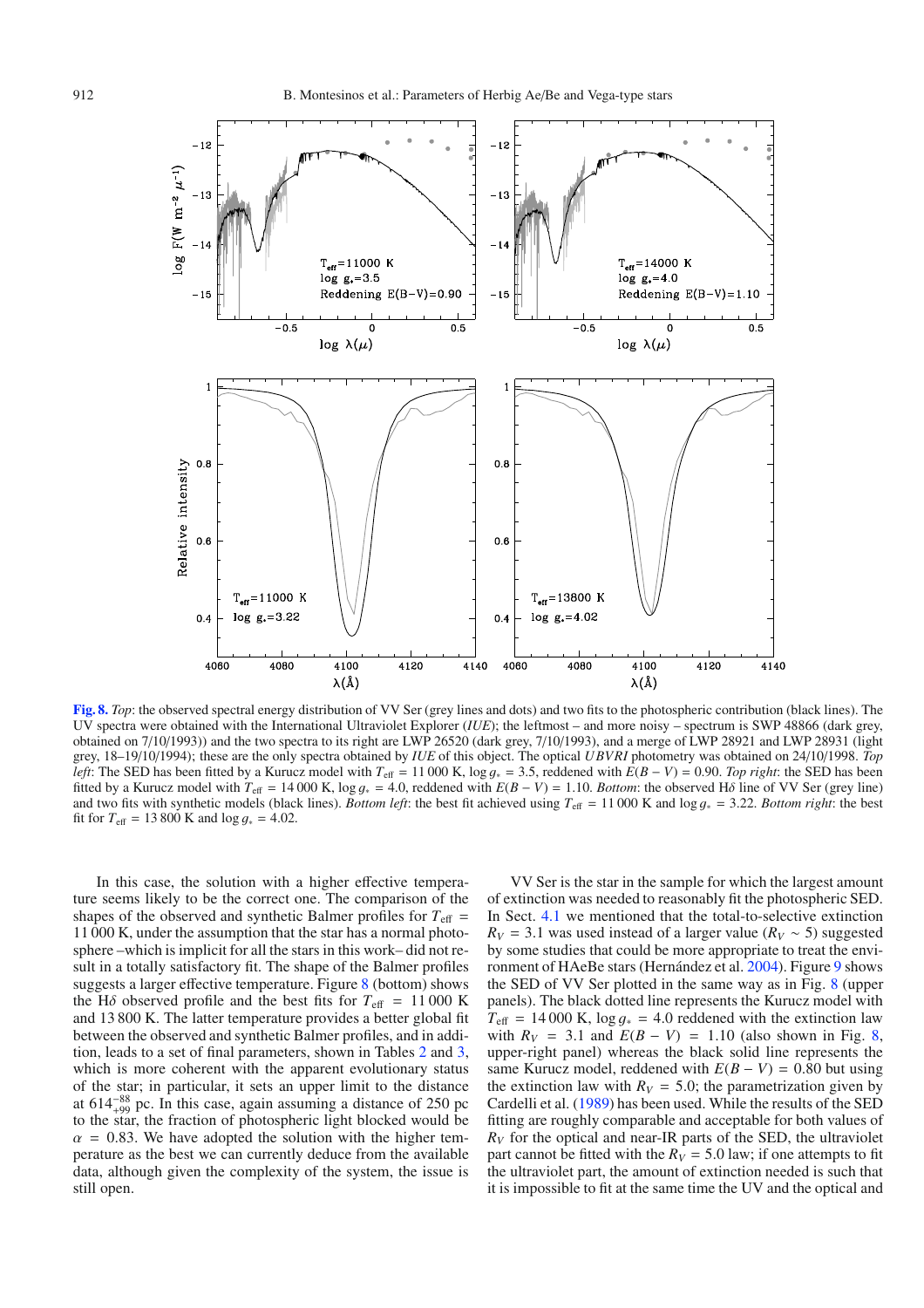<span id="page-12-1"></span>

**[Fig. 9.](http://dexter.edpsciences.org/applet.php?DOI=10.1051/0004-6361:200810623&pdf_id=9)** The observed spectral energy distribution of VV Ser (grey lines and dots) and two fits to its photospheric SED. The black dotted line (shown as a solid line in the *upper-right panel* of Fig. [8\)](#page-11-0) corresponds to a Kurucz model with  $T_{\text{eff}} = 14000 \text{ K}$ ,  $\log q_* = 4.0 \text{ reduced with}$ the extinction law with  $R_V = 3.1$  and  $E(B - V) = 1.10$ . The black solid line is the same Kurucz model reddened with with  $E(B - V) = 0.80$  but using the extinction law with  $R_V = 5.0$  (see text for details).

near-IR intervals. Since the extinction law with  $R_V = 3.1$  allows us to consistently treat the range of wavelengths from UV to the near-IR, that value of  $R_V$  was considered the most appropriate for the analysis. The extinctions needed to fit the SEDs of the remaining stars are lower than for VV Ser, therefore we decided to use the same law for all the objects, giving an homogeneous treatment to the whole sample.

## 6.4.2. RR Tau

This object is a highly variable HAeBe star also classified as a UXOR-type (Thé et al. [1994;](#page-16-45) Oudmaijer et al. [2001;](#page-16-15) Rodgers et al. 2002). The determination of its absolute parameters is very difficult because the variability observed does not allow us to discern clearly what properties remain unchanged, and hence can be attributable to the – non-variable – stellar photosphere, and what are due to the presence of circumstellar material passing in front of the star.

Figure [10](#page-12-0) shows the SED of this system from the ultraviolet to the infrared, plotted in the same way as we did for VV Ser in the previous paragraph. Given the high degree of variability of this star and the different epochs when the ultraviolet *IUE* spectra and the optical photometry were obtained, it is not trivial to compare the sets of observations. A simple way, accurate enough for the purpose of this analysis, is to scale the ultraviolet observations to the *UBVRI* points according to the value of *V* in both epochs. The ultraviolet spectra shown in the figure were obtained between JD 2449268.446 and 2449268.622 (mean JD 2449268.534). We have found in the AAVSO archives that *<sup>V</sup>* <sup>=</sup> <sup>12</sup>.3 on JD 2449268.4 and *<sup>V</sup>* <sup>=</sup> <sup>11</sup>.8 on JD 2449269.4, with the brightness increasing with time before and after these two dates. An interpolation between the magnitudes on the mentioned dates and JD 2449268.534 gives  $V = 12.2$  for the moment when the *IUE* observations were obtained. Since  $V = 10.92$ when the optical photometry was taken, we have shifted the ultraviolet spectra upwards by 0.512 dex to make both sets of

<span id="page-12-0"></span>

**[Fig. 10.](http://dexter.edpsciences.org/applet.php?DOI=10.1051/0004-6361:200810623&pdf_id=10)** The observed spectral energy distribution of RR Tau (grey lines and dots) and the fit to the photospheric contribution (black line). The UV spectra were obtained with the International Ultraviolet Explorer *(IUE)*; in light grey lines the spectra SWP 48866 (7/10/1993)) and a merge of LWP 26522 and LWP 26254 (7–8/10/1993) are plotted. Taking into account the value of the *V* magnitude in the epochs when the ultraviolet observations were obtained  $(V = 12.2)$ , and when the *UBVRI* photometry (dark grey dots) was taken ( $V = 10.92$ , 31/01/1999), the *IUE* spectra have been shifted upwards by 0.512 dex (dark grey lines) in order to make "comparable" the observing conditions of the two epochs. The SED is fitted with a Kurucz model with  $T_{\text{eff}} = 10000 \text{ K}$ ,  $\log g_* = 3.5$ , reddened with  $E(B - V) = 0.50$ .

observations comparable<sup>11</sup>. The best fit to this SED is obtained with a Kurucz model with  $T_{\text{eff}} = 10000 \text{ K}$ ,  $\log g_* = 3.5$ , reddened with  $E(B - V) = 0.50$ .

The value of the gravity deduced for this effective tempera-<br>ture by using the Balmer profiles is  $\log g_* = 3.31 \pm 0.13$ , which ture by using the Balmer profiles is  $\log g_* = 3.31 \pm 0.13$ , which<br>implies the following set of parameters:  $M_1 = 5.79^{-0.94} M_2$ implies the following set of parameters:  $M_* = 5.79_{-0.94}^{0.94} M_{\odot}$ ,<br> $M = 780.5^{-351.9} J \Delta \Omega = 0.4^{+0.3}$  Myr and after combining the  $L_* = 780.5^{-351.9}_{+446.7} L_{\odot}$ , Age =  $0.4^{+0.3}_{-0.2}$  Myr and, after combining the<br>luminosity and the observed flux a distance  $d = 2103^{-544}$  ac luminosity and the observed flux, a distance  $d = 2103^{-.544}_{-.535}$  pc. Note that the age is fairly low to be in agreement with the evolutionary scenario desribed by Malfait et al. (1998). The value of the distance implied by this solution seems to be quite large compared with estimates made for this star, which place the object at around 800 pc (Finkenzeller & Mundt [1984\)](#page-16-46). As happened with the low effective temperature case for VV Ser, the solution found for RR Tau could be made compatible with that value of the distance if a fraction  $\alpha = 0.86$  of the stellar light were completely blocked by the disk. The classification of RR Tau as a UXOR star would favour a moderate-to-high inclination for the disk, justifying this assumption.

<span id="page-12-2"></span>Looking for a solution with a higher effective temperature, we have explored the accuracy of the fits between the SED and the models of a grid with effective temperatures from 11 000 to 14 000 K (steps of 1000 K), reddened with colour excesses  $E(B - V)$  from 0.50 to 0.90. Unlike what happened in the case of VV Ser, we have not found a solution that fits reasonably well the observed SED, therefore we have adopted for RR Tau the effective temperature, gravity and stellar parameters shown in Tables [2](#page-3-2) and [3.](#page-8-0) Our results are consistent with those reported

<sup>&</sup>lt;sup>11</sup> Note that this scaling is *grey*, in the sense that we have moved the ultraviolet spectrum upwards by the same factor for all wavelengths. The correct approach would be to take into account the wavelength dependence of the extinction, which would imply also a wavelengthdependent scaling factor.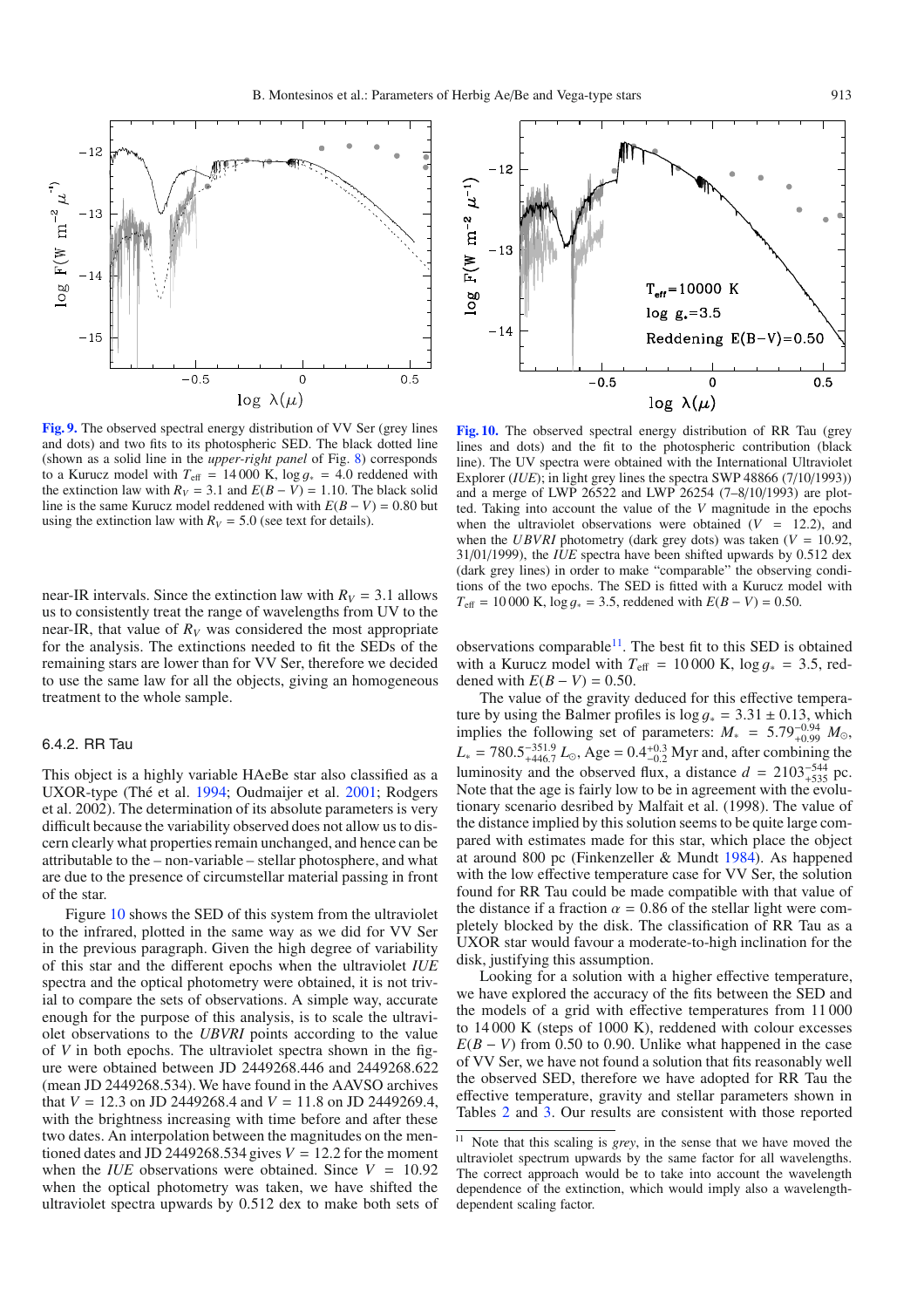<span id="page-13-0"></span>**Table 4.** Some stellar parameters for HR 26, HR 4757 and HR 5422.

| Star           | $T_{\rm eff}$ (K) | $\log g_*$      | Age $(Myr)$                           | Tracks |
|----------------|-------------------|-----------------|---------------------------------------|--------|
| HR 26 A        | 11400             | $4.14 \pm 0.04$ | $130^{-40}_{+47}$ , $140^{-30}_{+64}$ | 1,2    |
| <b>HR 26 B</b> |                   |                 | $20^{+13}_{-8}$ , $30^{+70}_{-8}$     | 1,2    |
| HR 4757 A      | 10400             | $4.05 \pm 0.06$ | $200^{-30}_{+40}$ , $200 \pm 30$      | 1,2    |
| HR 4757 B      |                   |                 | $40_{-17}$ , $90_{-50}$               | 3,4    |
| HR 5422 A      | 10040             | $4.12 \pm 0.02$ | $240^{-30}_{+60}$ , $240^{-20}_{+60}$ | 3,4    |
| HR 5422 B      |                   |                 | $50_{-20}$ , $100_{-50}$              | 3,4    |
| <b>HR 26 A</b> | 11400             | $4.08 \pm 0.05$ | $175^{-23}_{+14}$                     | 5      |
|                |                   |                 | $1.8^{+0.4}_{-0.2}$                   | 6      |
| HR 4757 A      | 10400             | $4.06 \pm 0.05$ | $260^{-24}_{+14}$                     | 5      |
|                |                   |                 | $2.5^{+0.5}_{-0.2}$                   | 6      |
| HR 5422 A      | 10250             | $4.08 \pm 0.06$ | $267_{+23}^{-39}$                     | 5      |
|                |                   |                 | $2.1_{-0.4}^{+0.1}$                   | 6      |

Notes to Table [4:](#page-13-0) the results shown in the upper part of the table are from Gerbaldi et al. [\(2001\)](#page-16-24), those in the lower part are derived in this work. The tracks used for computing the ages are: <sup>1</sup> Schaller et al. (1993), <sup>2</sup> Girardi et al. [\(2000\)](#page-16-47), <sup>3</sup> D'Antona & Mazzitelli (1998), <sup>4</sup> Palla & Stahler  $(1999)$ , <sup>5</sup> Y<sup>2</sup> post-MS, <sup>6</sup> Y<sup>2</sup> PMS.

by Grinin et al. [\(2001;](#page-16-49)  $T_{\text{eff}}$  = 9750 K,  $\log g_*$  = 3.5, solar metalicity) and Rodgers et al. (2002; 9000  $\leq T_{\text{eff}} \leq 10000$ ,  $3.0 \le \log q_* \le 3.5$ ).

#### 6.4.3. HR 26 A, HR 4757 A and HR 5422 A

These three stars were included in the sample as hot companions of post-T Tauri stars, extracted from the Lindroos catalogue (Lindroos [1985\)](#page-16-20). Gerbaldi et al. [\(2001\)](#page-16-24) carried out a systematic study of a sample binary systems with post-T Tauri secondaries. Both components, A and B, of HR 26 (HD 560), HR 4757 (HD 108767) and HR 5422 (HD 127304) were analysed in detail in that work and effective temperatures, gravities, luminosities, masses and ages were computed. The effective temperatures and gravities were obtained by those authors from calibrations using both *ub*vyβ and Geneva photometry; the luminosities, masses and ages were estimated in a different way from that followed in this paper: using the Hipparcos parallax and the *V* magnitude of each star, they computed  $M_{bol}$  and then  $L_*/L_{\odot}$ , placing the star in a  $\log L_* / L_{\odot}$ –log  $T_{\text{eff}}$  HR diagram and from its position, the remaining parameters were derived.

Table [4](#page-13-0) shows a comparison of the results from Gerbaldi et al.'s work and ours. The results shown in the upper part are extracted from Tables 1 (effective temperatures and gravities), 7 and 9 (ages of the early and late-type stars, respectively) of Gerbaldi et al. [\(2001\)](#page-16-24); those in the lower part are from Tables [2](#page-3-2) and [3](#page-8-0) of this work. For the late-type stars we list the ages found by Gerbaldi et al. [\(2001\)](#page-16-24) in order to have all data needed for the discussion of the results.

One should not be confused with the terminology "hot companion of a post-T Tauri star" attributed to these stars in the sense of assuming as a real fact that they are physically linked to the late-type companion. Gerbaldi et al.  $(2001)$  came to the conclusion that for HR 26, the ages of the components were compatible with a physical association between them due to the overlap of the error bars of the ages. The lack of that overlap lead these authors to conclude that the components of HR 4757 and HR 5422 are not linked (see Table [4\)](#page-13-0). Note, however, that the result on HR 26 hinges on a large error in the determination of the age of the late-type star, therefore, in our opinion, that claim is very uncertain.

Strictly speaking, with only the data corresponding to the effective temperature and gravity (or luminosity), it is impossible to say whether these three stars are in a PMS or a post-MS evolutionary stage. When the corresponding points (log  $T_{\text{eff}}$ , log  $q_*$ ) – or (log  $T_{\text{eff}}$ , log  $L_∗/L_0$ ), if the *V* magnitudes, bolometric corrections and Hipparcos distances are used – are placed in the HR diagram, they lie above the main sequence. In Fig. [11](#page-14-1) we can see two HR diagrams, on the left we have plotted our results on the  $Y<sup>2</sup>$  tracks and isochrones for PMS stars and on the right, on the  $Y^2$  set for the post-MS. In Tables [3](#page-8-0) and [4](#page-13-0) we give the results derived for both cases. The PMS ages are low, less than 3 Myr in all cases, whereas the post-MS ages are in the range 150–300 Myr, consistent with the results by Gerbaldi et al., although slightly larger.

The SEDs do not show any remarkable infrared excess: HR 26 A and HR 5422 A do not have *IRAS* detections, and HR 4757 A has *IRAS* fluxes at 12 and 25  $\mu$ m lying slightly above the photospheric continuum and only upper limits at 60 and 100  $\mu$ m. HR 26 A has a detection at 1.3 mm above the photospheric continuum (Altenhoff et al. [1994\)](#page-16-50). However, the absence of an infrared excesses cannot, in principle, rule out the results extracted from PMS tracks, since it is not guaranteed that *all* A-type PMS stars in the age range 1–10 Myr have large infrared excesses indicating the presence of a circumstellar disk. None of the stars show  $H\alpha$  in emission.

Pallavicini et al. (1992) carried out optical spectroscopy of post-T Tauri star candidates. HR 26 B (G5 Ve) and HR 4757 B (K2 Ve) show strong Ca ii emissions and Li absorptions, which are indications of youth, whereas HR 5422 B (K1 V) does not have Ca II emission and the Li absorption is weak, which implies that this object must be older than the other two stars. The ages derived by Gerbaldi et al. for the "B" components, listed in Table [4,](#page-13-0) are consistent with those observations, but in all cases they are larger than (under the assumption that the "A" components are PMS objects) or smaller (assuming that the "A" components are post-MS stars), by very significant differences, the ages of the corresponding early-type companions. Therefore, we can conclude that in none of the three cases are the pairs physically linked.

#### 6.4.4. 49 Cet and other stars without H $\alpha$  emission

<span id="page-13-1"></span>In Table [1](#page-1-2) we indicate what stars show the H $\alpha$  line in emission. It is well known that stars without disks with effective temperatures in the range of those considered in this work show the  $H\alpha$ line – and all the lines of the Balmer series – in absorption. The presence of emission in PMS stars with protoplanetary disks is an indication of winds (Finkenzeller & Mundt [1984\)](#page-16-46), accretion (e.g. Muzerolle et al. [2005\)](#page-16-51), or a combination of both (Kurosawa et al.  $2006$ <sup>[12](#page-13-1)</sup>. Since the typical lifetime of protoplanetary disks is a few million years (Alexander [2008\)](#page-16-53), these phenomena are an indication of youth, and therefore the status of PMS assumed a priori for all the stars in our sample with  $H\alpha$  emission is coherent.

However, the fact that a star does not show  $H\alpha$  in emission does not imply, in principle, that the object has abandonned the PMS phase. In our sample there are stars with no emission but

<sup>&</sup>lt;sup>12</sup> If the star is of a spectral type later than F, the H $\alpha$  emission also will have a chromospheric contribution.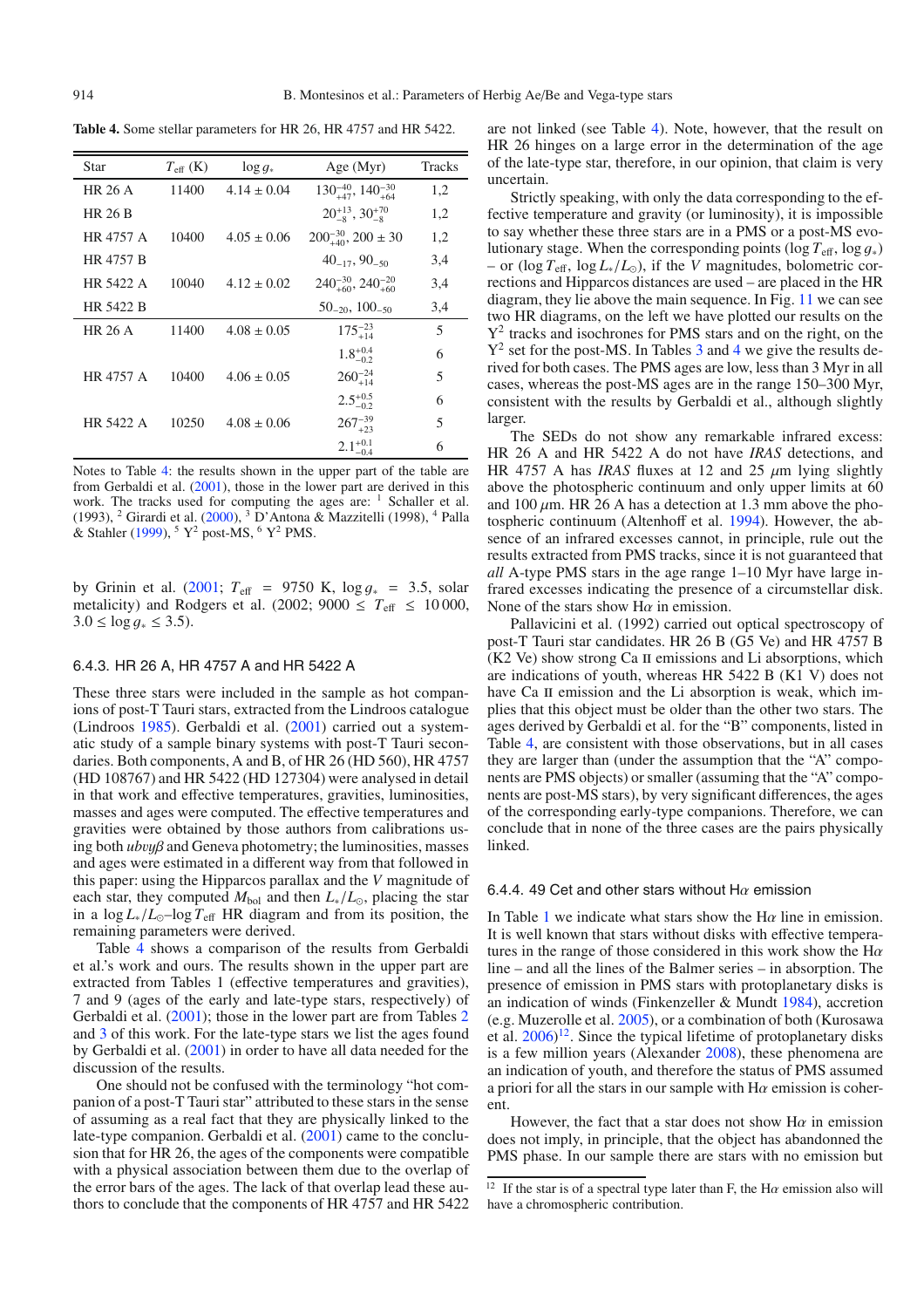<span id="page-14-1"></span>

**[Fig. 11.](http://dexter.edpsciences.org/applet.php?DOI=10.1051/0004-6361:200810623&pdf_id=11)** Two HR diagrams log <sup>g</sup><sup>∗</sup> <sup>−</sup> log *<sup>T</sup>*<sup>e</sup>ff where the positions of the stars HR 26 A, HR 4757 A, HR 5422 A and 49 Cet have been plotted. The error bars in log *T*<sup>e</sup>ff correspond to uncertainties of ±250 K. The diagrams show the stars plotted on PMS (*left*) and post-MS (*right*) tracks (solid lines) and isochrones (dashed lines) for solar metallicity from Yi et al. [\(2001\)](#page-16-32).

showing remarkable infrared excesses, indicative of the presence of a disk.

The case of 49 Cet is especially interesting. The peculiarity of this object is that its disk has retained a substantial amount of molecular gas, which is a typical feature of protoplanetary disks (i.e. ages less than ∼10 Myr) but shows dust properties similar to those of debris disks (Hughes et al. [2008\)](#page-16-54). The spectrum, as can be seen in Fig. [5,](#page-7-0) is purely photospheric, and does not show any signature of circumstellar activity.

In Table [3](#page-8-0) we give the stellar parameters for this object using both PMS and post-MS tracks and isochrones. Figure [11](#page-14-1) shows the position of the star in two HR diagrams; on the left, the  $Y^2$  PMS tracks and isochrones have been used, on the right, the post-MS set has been plotted. Thi et al. [\(2001\)](#page-16-55) assigned an age of 7.8 Myr to 49 Cet using PMS tracks, which is in good agreement with our PMS determination. Our estimations of the effective temperature and gravity place the star almost on the main sequence, therefore its evolutionary status can be that of a star either on the PMS phase, entering the MS, or just evolving out of it. Actually, the uncertainties in the gravity are such that they allow the star to be *exactly* on the main sequence.

In the region of the HR diagram where 49 Cet lies, it is particularly difficult to carry out an estimation of ages: the isochrones are very close to each other and therefore a small change in gravity implies a large change in age. In the case of this star, the range of ages covered assuming that the star is in a PMS phase or in a post-MS stage is 8.9–61 Myr, hence any age in between these two determinations could be a reasonable result. Hughes et al. (2008) suggest that the disk might be in an unusual transitional phase and our results are in agreement with this hypothesis.

As can be seen in Table [1,](#page-1-2) in addition to HR 26 A, HR 4757 A and HR 5422 A, already studied in the previous subsection, there are other stars without  $H\alpha$  emission. Those objects have been classified as A-shell or Vega-like stars, implying that the corresponding infrared excesses are not very large. However, these stars deserve further and more detailed study since the ages derived from PMS tracks (see Table [3\)](#page-8-0) are in all cases less than 6 Myr and some objects, e.g. HR 10 and  $\lambda$  Boo show a high degree of circumstellar activity.

## <span id="page-14-0"></span>**7. Final remarks**

Effective temperatures, gravities, metallicities, masses, luminosities, ages and distances (or upper limits) have been obtained for a sample of 30 early-type objects, more precisely 27 HAeBe, Vega-type and Ash stars, and three hot – suspected and finally ruled out – companions of post-T Tauri stars. The results obtained are described in detail in Sect. [5](#page-5-0) and discussed in Sect. [6.](#page-6-0)

We stress the difficulty of finding the correct stellar parameters for these kinds of objects. As we have seen in the cases of VV Ser and RR Tau, shown in Sect. [6.4,](#page-10-0) the spectral energy distributions are difficult to interpret and the assumption that the ultraviolet, optical and near infrared parts of the SED originate entirely in the photosphere must be assessed in each case. Simultaneity of the observations in all wavelength ranges is crucial to build a consistent SED; in this work we have used ultraviolet data that were obtained long before the optical and near infrared data; this must be always be present in the analysis of the SED. Also, the wings of the Balmer lines used to compute the gravity are supposed to be purely photospheric, without any external contamination. Note that these hypotheses, underlying the whole procedure, are the starting points to determine the remaining set of stellar parameters. The extinction caused by the environment and the variability of the objects can also mask the 'true photosphere', if that concept is applicable to these kinds of stars.

On the other hand, the uncertainties in the determination of temperatures and gravities place a limit on the accuracy of the ages estimated using isochrones. As it can be seen in Figs. [6](#page-9-0) and [11,](#page-14-1) depending on the region of the HR diagram where a given star lies, the shape and position of the isochrones provide in some cases a wide range of ages. In particular, when the star lies very near the main sequence, as it happens to 49 Cet, even the determination of the evolutionary status as a PMS or post-MS object can be a problem.

In view of these considerations we suggest to take the ages found in this paper – and in general, all the determinations of ages at this evolutionary stage using isochrones – with caution, assessing each particular case in a critical way and complementing their values with those of an observable quantity, such as  $F_{IR}/F_{*}$ , i.e. the ratio between the excess flux from the disk and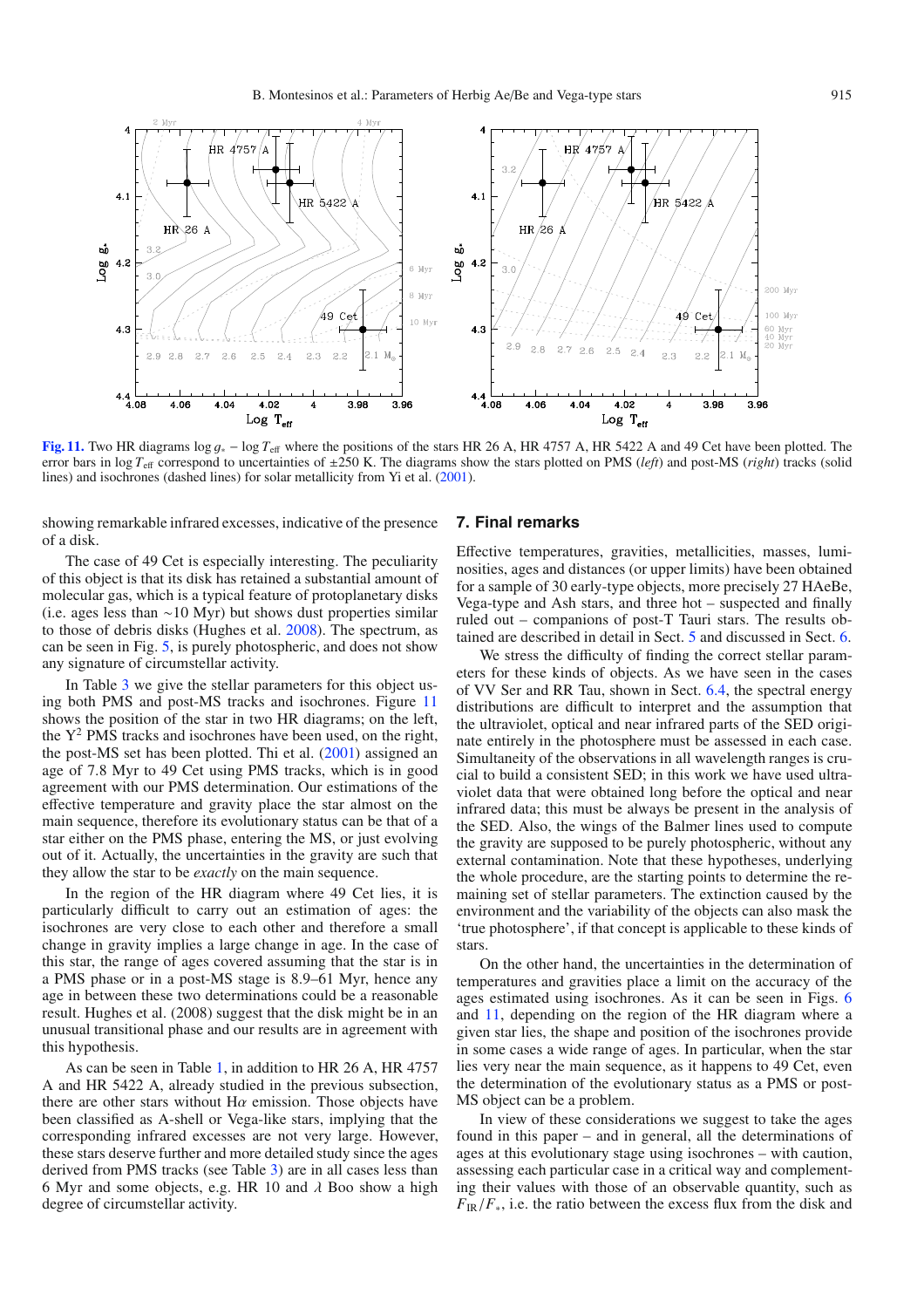the photospheric flux, which can be taken as a proxy for the age of the system.

We would also like to remark that the method proposed to obtain the stellar parameters is distance-independent, in the sense that it is based on the determination of the effective temperature and gravity, which are used, via a transformation from a  $\log q_* - \log T_{\text{eff}}$  HR diagram into a  $\log L_*/L_{\odot} - \log T_{\text{eff}}$  HR diagram, to compute the remaining parameters. The method has proven to be reliable, given the agreement between the distances found in this work and those available from Hipparcos measurements (see Sect. [6.3](#page-9-1) and Fig. [7\)](#page-9-2). For those stars with unknown distances, our determinations are upper limits to the real values.

The tasks carried out in this paper, resulting in the characterization of the stars, are necessary steps to study and model their circumstellar disks. Work is already in progress to show a global picture of the behaviour of the disks of these stars and their interaction, via accretion processes, with the star.

*Acknowledgements.* This work has been supported in part by a grant attached to the project AYA2005–00954, funded by the Spanish Ministry of Science and Education.

We acknowledge with thanks the variable star observations from the AAVSO International Database contributed by observers worldwide and used in this research.

We also thank Jesús Hernández, the referee, for the careful reading of the original manuscript and many comments and suggestions.

# **Appendix A**

In this Appendix we treat the problem of how to compute a meaningful "mean metal abundance" from measurements of individual elemental abundances. Let us consider the case of a set of elemental abundances, some of which have been obtained using lines of two different ionization stages.

Let  $x_i(j)$  be the elemental abundance of the element *i* obtained using absorption lines of its *j*-th ionization stage, i.e.  $x_i(j) = [A_i(j)/H]$  and let  $\Delta x_i(j)$  be the corresponding error.

In the particular case when an element has different measurements of the abundances using lines of two ionization stages, namely I and II, we obtain the abundance of that element by averaging the individual values weighted by a factor equal to the inverse of the square of their errors:

$$
x_i = [A_i/H] = \frac{x_i(I)/\Delta^2 x_i(I) + x_i(II)/\Delta^2 x_i(II)}{1/\Delta^2 x_i(I) + 1/\Delta^2 x_i(II)}
$$
(1)

and

$$
\Delta^2 x_i = \sigma^2 = \frac{1}{1/\Delta^2 x_i(I) + 1/\Delta^2 x_i(II)} \quad . \tag{2}
$$

In this way, if the measurement from one ionization state is much more precise than the other, the average value and its error will approach the best ones. However, if both measurements have equal precision, the average error will be reduced by a factor  $\sqrt{2}$ .

Once we have all the elemental abundances and their errors, i.e. the pairs  $x_i$ ,  $\Delta x_i$ , we can proceed with the calculation of the mean metal abundance:

Let *Bi* be

$$
B_i = \left(\frac{N_{\text{A}_i}}{N_{\text{H}}} \right)_{\odot} \tag{3}
$$

<span id="page-15-1"></span>

|  |  |  | <b>Table 5.</b> Mean abundances for the sample of Acke & Waelkens (2004). |  |  |  |  |  |  |  |  |
|--|--|--|---------------------------------------------------------------------------|--|--|--|--|--|--|--|--|
|--|--|--|---------------------------------------------------------------------------|--|--|--|--|--|--|--|--|

| Star          | Metals           | [Fe/H]           |
|---------------|------------------|------------------|
| <b>HD4881</b> | $-0.78 \pm 0.05$ | $-0.64 + 0.09$   |
| HD 6028       | $-0.18 \pm 0.06$ | $-0.13 \pm 0.01$ |
| HD 17081      | $-0.09 \pm 0.13$ | $-0.26 \pm 0.19$ |
| HD 17206      | $-0.07 \pm 0.05$ | $-0.09 \pm 0.11$ |
| HD 18256      | $+0.06 \pm 0.03$ | $+0.06 \pm 0.11$ |
| HD 20010      | $-0.17 \pm 0.05$ | $-0.16 \pm 0.12$ |
| HD 28978      | $0.00 \pm 0.08$  | $+0.18 \pm 0.11$ |
| HD 31293      | $-0.35 \pm 0.03$ | $-1.04 + 0.12$   |
| HD 31648      | $+0.33 \pm 0.08$ | $+0.07 \pm 0.10$ |
| HD 33564      | $+0.14 + 0.03$   | $-0.38 \pm 0.13$ |
| HD 36112      | $-0.02 \pm 0.07$ | $-0.14 \pm 0.08$ |
| HD 95418      | $+0.07 \pm 0.04$ | $+0.23 \pm 0.06$ |
| HD 97048      | $-0.75 \pm 0.06$ |                  |
| HD 97633      | $+0.08 \pm 0.08$ | $+0.01 + 0.08$   |
| HD 100453     | $+0.03 \pm 0.05$ | $-0.09 \pm 0.13$ |
| HD 100546     | $-1.05 \pm 0.08$ | $-1.30 \pm 0.13$ |
| HD 102647     | $-0.19 \pm 0.08$ | $-0.21 \pm 0.09$ |
| HD 104237     | $+0.06 \pm 0.05$ | $+0.09 \pm 0.12$ |
| HD 135344     | $+0.01 \pm 0.07$ | $-0.08 \pm 0.10$ |
| HD 139614     | $-0.32 \pm 0.04$ | $-0.27 + 0.11$   |
| HD 190073     | $+0.02 \pm 0.05$ | $-0.04 \pm 0.10$ |
| HD 244604     |                  | $-0.25$          |
| HD 250550     | $-0.40 \pm 0.06$ | $-0.88 \pm 0.12$ |
|               |                  |                  |

<span id="page-15-0"></span>The mean metallicity can be computed as:

$$
[M/H] = \log \sum_{i} B_i 10^{x_i} - \log \sum_{i} B_i
$$
 (4)

where the sums extended over all *i* metallic elements. Since only a few metallicities are measurable for each star, the sum will be restricted to those atoms, assuming that the remaining unknown abundances will not significantly alter the result.

The error in the determination of the mean abundance can be treated as follows: since  $[M/H] = f(x_1, \ldots, x_N)$  then

$$
\sigma([M/H]) = \sqrt{\sum_{i} \left(\frac{\partial f}{\partial x_i} \Delta x_i\right)^2}
$$
 (5)

where

$$
\frac{\partial f}{\partial x_i} = \frac{B_i 10^{x_i}}{\sum_j B_j 10^{x_j}}
$$
\n(6)

according to Eq. [\(4\)](#page-15-0).

Acke & Waelkens (2004) provide the values of [A*i*/H] and use the solar abundances by Anders & Grevesse (1989), so in principle, it is not difficult to compute an average abundance to be compared with ours. The problem, however, is a bit more subtle and a direct comparison is not as trivial as it may appear. Acke & Waelkens (2004) divide the results in three tables: their Table 2 contains the C, N, O and S abundances; Table 3 contains the abundances of "metals", where by "metals" they mean Mg, Si, Ca, Ti, Fe and Sr, and Table 4 contains the abundances of other elements, namely Na, Al, Sc, V, Cr, Mn, Ni, Zn, Y, Zr and Ba.

Instead of computing the mean metallicity using *all* the elemental abundances, the criterion we have chosen is to include only abundances of the "metals". These averages, and their uncertainties, are shown in the second column of Table [5.](#page-15-1) The reason for this is that, since the atomic fractions of C, N, O and S

The authors are grateful to Bram Acke for sending us some high resolution spectra of HD 31648, Piercarlo Bonifacio for his help with the use of SYNTHE, Robert Kurucz for some clarifications on his model atmospheres and Sukyoung Yi for kindly providing unpublished smoothed evolutionary tracks and for advice on their use. We would also like to thank the staff at the Calar Alto and Roque de los Muchachos observatories for their support during the observing runs.